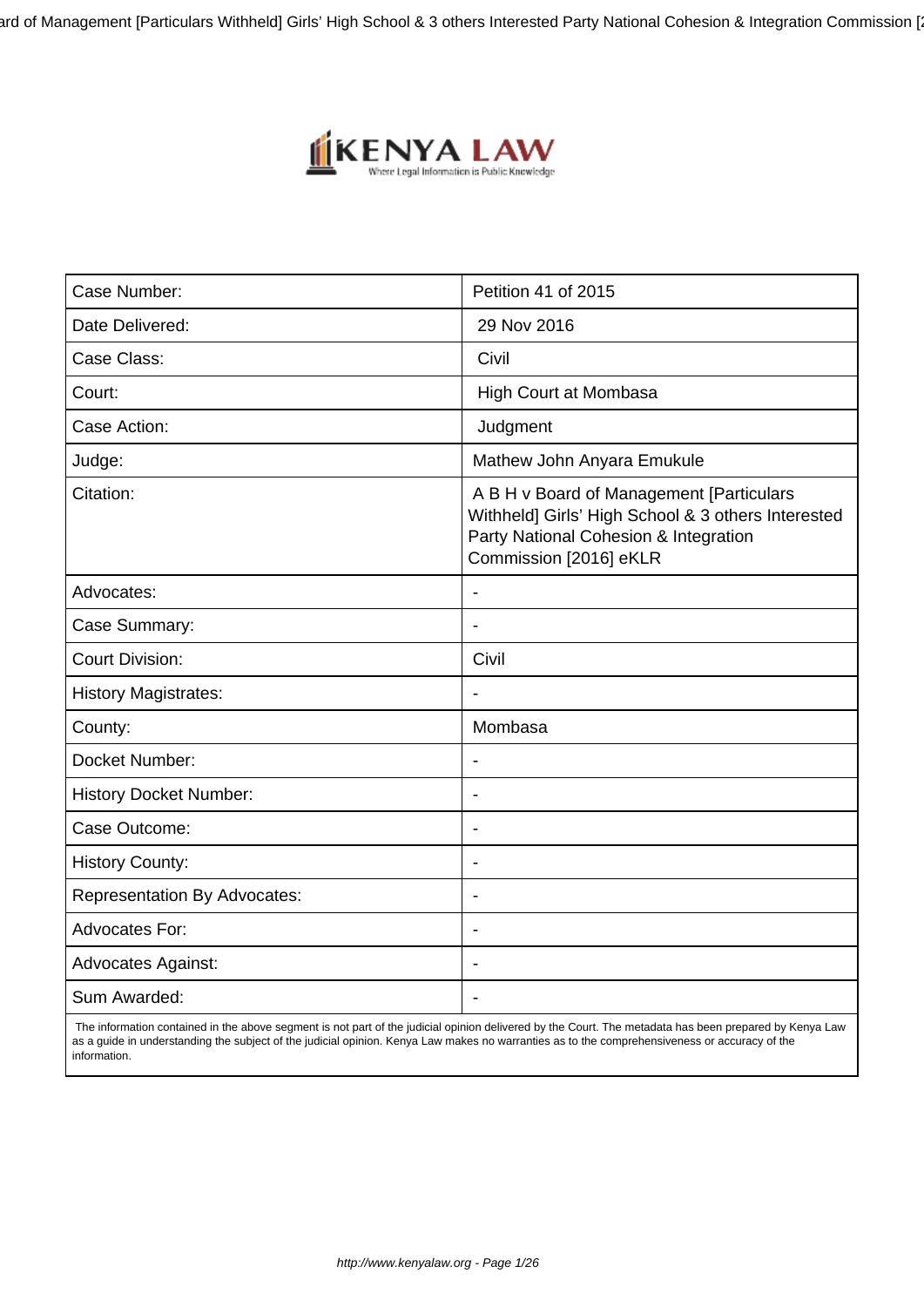ard of Management [Particulars Withheld] Girls' High School & 3 others Interested Party National Cohesion & Integration Commission [

## **REPUBLIC OF KENYA**

## **IN THE HIGH COURT OF KENYA**

### **AT MOMBASA**

## **PETITION NO. 41 OF 2015**

# **IN THE MATTER OF: CONTRAVENTION OF ARTICLE 2(6), 10, 19, 20, 21(3), 22, 23, 24, 27, 32 AND 56 OF THE CONSTITUTION OF KENYA 2010**

## **BETWEEN**

**A B H………............................................................................…………………............................PETITIONER**

#### **AND**

**1. THE BOARD OF MANAGEMENT (Particulars Withheld) HIGH SCHOOL**

**2. THE COUNTY DIRECTOR OF EDUCATION**

**TAITA TAVETA COUNTY being sued through THE HON. ATTORNEY- GENERAL**

**3. THE CABINET SECREATRY MINISTRY OF EDUCATION**

**SCIENCE & TECHNOLOGY being sued through THE HON. ATTORNEY-GENERAL**

**4. THE HON. ATTORNEY-GENERAL……...................................................................RESPONDENTS**

#### **AND**

# **NATIONAL COHESION & INTEGRATION COMMISSION...............INTERESTED PARTY**

#### **JUDGMENT**

#### **Introduction**

#### **A. THE PARTIES**

1. The Petitioner herein, A B H, is a mother of a student, who like her mother, professes the Muslim faith. The Petitioner says that her daughter was suspended from (Particulars Withheld) Girls' High School, situate in Taita Taveta County for allegedly refusing to attend Christian service on Sunday 21<sup>st</sup> June, 2015 a ground which the First Respondent denies and says the suspension letters were due to disobedience of school authority and negligence to school routine, and no student's rights as enshrined in Article 32 of the Constitution of Kenya were contravened.

2. The Petitioner says that the suspension of the Muslim girl students at (Particulars Withheld) Girls' High School on 22<sup>nd</sup> June, 2015 for refusing to compulsorily attend Christian worship is not consistent with their Islamic faith and is a gross violation of the law and that it cannot go unchallenged.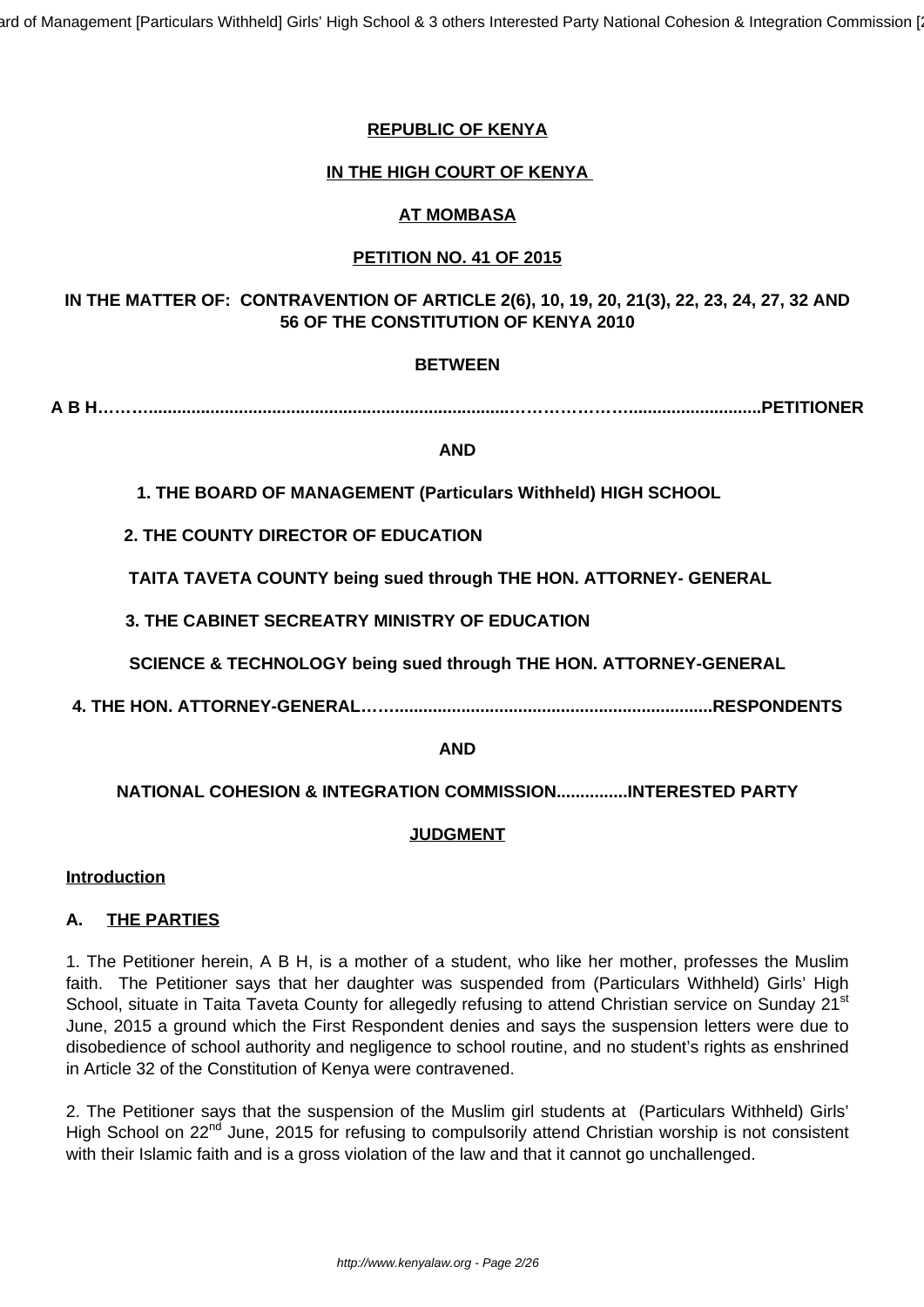**3. The First Respondent** is the Board of Management of Bura Girls' High School, and is sued for failure to protect the human rights and promote the best interest of the child.

**4. The Second Respondent** is the County Director of Education, Taita Taveta County and is sued through the Attorney-General, for failure to carry out his duties under Section 54(7) of the Basic Education Act, 2013, being the office charged with the responsibility of admissions, discipline, auditing of the basic education institutions, management and monitoring of education programs, management of basic education and implementation of education policies which are all geared towards ensuring quality standards pursuant to Section 4 of the Act, and that they are guided in discharging their duties by principles of non-discrimination, promotion of peace, integration, cohesion and inclusion amongst others.

**5. The Third Respondent** is the Cabinet Secretary, Ministry of Education, Science and Technology in the Republic of Kenya conferred by the Basic Education Act with supervisory and general powers in consultation with the National Education Board to regulate anything relating to basic education, and is sued through the Attorney-General.

**6. The Fourth Respondent** is the Attorney-General of the Republic of Kenya and is sued as a party being the Chief Legal Advisor of the Government of Kenya and the proper party in all proceedings relating to the Government Departments, pursuant to the provisions of the Government Proceedings Act, [Cap 40, Laws of Kenya].

7. The National Cohesion and Integration Commission was enjoined as an **Interested Party** on the grounds that integration and cohesion starts at childhood, and what better place, than at national schools such as Bura Girls' High School.

## **THE APPLICATION FOR INTERIM ORDERS**

8. The Petitioner's Application for interim orders to lift the suspensions of the thirty eight (38) girl students of the Muslim faith were declined by the court as such orders would unnecessarily interfere with the orderly management of the school by the First Respondent, the Board of Management of (Particulars Withheld) Girls High School in consultation with the County Director of Education. The court did however direct the First Respondent to re-admit those students who were suspended, and who agreed to abide by the Regulations and Rules of (Particulars Withheld) Girls' High School. The court was informed that most of the suspended students had reported back to school and were attending class and other activities of the school.

9. Having dealt with those preliminaries, I now turn to the respective cases of the Petitioner, the Respondents and the Interested Party.

#### **THE PETITIONER'S CASE**

10. The Petitioner's case was argued by Mr. Mwanzogo who relied upon the averments in the Amended Petition, the Affidavit of A B H in support of the Petition sworn on  $15<sup>th</sup>$  July, 2015. Counsel also relied upon the written submissions dated  $7<sup>th</sup>$  September, 2015 and the five hundred and four pages bundle of authorities in support of the Petition.

11. The Petitioners say that their daughters hid in a class room to avoid being forced to attend a Christian service during the month of Ramadhan. The students were subsequently suspended on the grounds of negligence and disobedience to the school authority.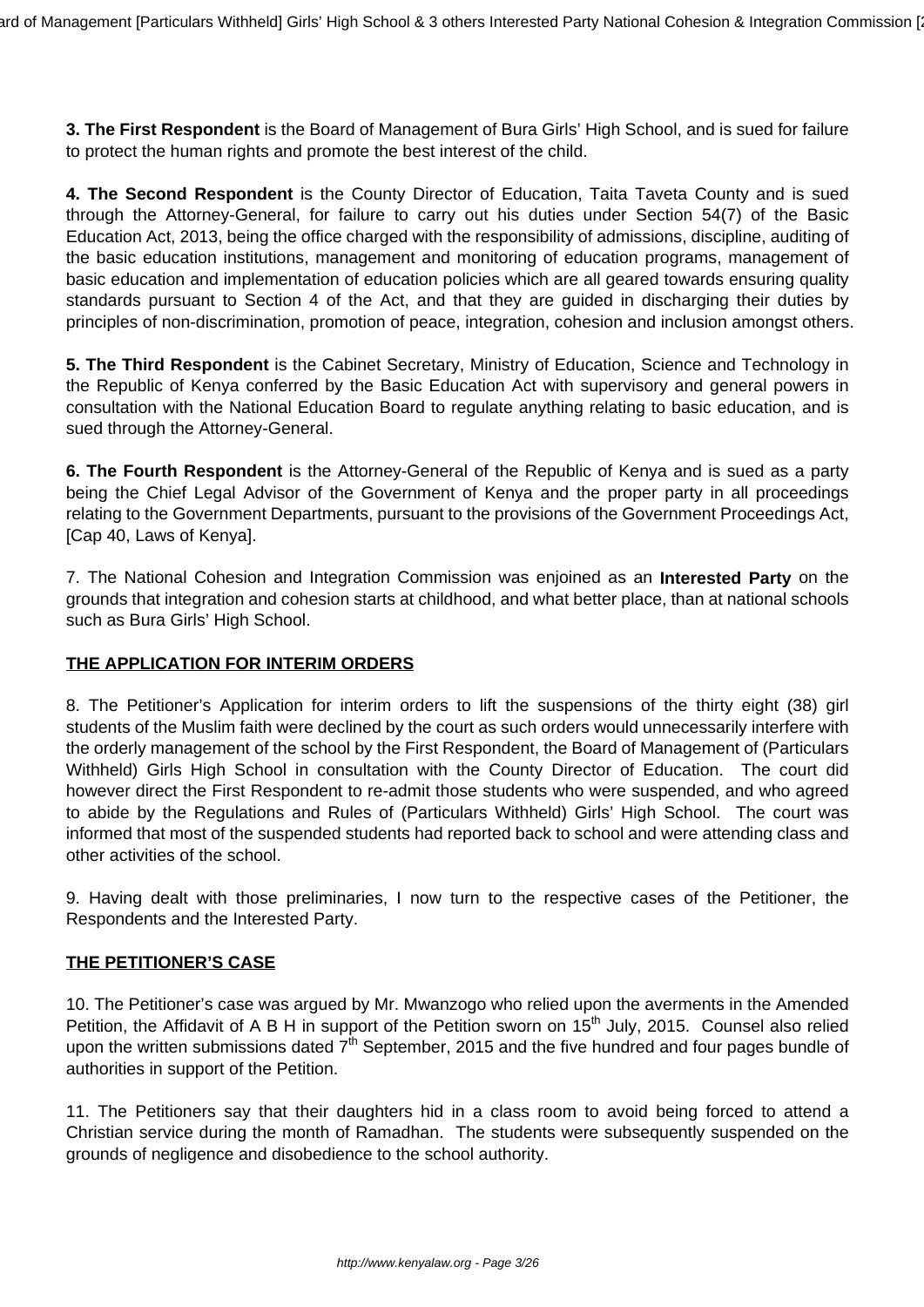12. Mr. Mwanzogo submitted that the question in their Petition is the school's insistence to adhere to Catholic traditions, including attending Mass and prayers and other traditions of the Catholic Church. Counsel pointed out that there was a contradiction in the affidavit of Jonathan Mulatya Nyamai the County Director of Education that he received information that some thirty eight students had been suspended, and not that they had been suspended in consultation with the County Director of Education.

13. Counsel submitted that the suspension of the students did not just erupt, it had been building up with regard with the wearing of hijabs during prayer time and during the fast. Counsel submitted the issue had been raised at the School Board meeting on 8<sup>th</sup> September, 2014 as well as the minutes of the Board Meeting of 14<sup>th</sup> October, 2014 where Muslim parents had raised objection to attending Catholic Mass, and the wearing of hijab. Counsel submitted the Petition was not to obtain orders to regulate the school, but rather, a line of last defence of the Petitioners' children's/girls rights.

14. Counsel asked the rhetorical questions whether it was in order after promulgation of the Constitution of Kenya 2010 to require students to attend Mass, or to propagate a particular religion but that what was more alarming, for students to hide in a store or to have spiritual nourishment in a Mass" Was there another way" A student admitted to a public or national school should not be compelled to a particular way of doing things, that it is not reasonable for students who have been fasting from 4.00 a.m. to break the fast between 10.00 -11.00 p.m." They should not endure that suffering in the name of the school regulations, that the school should not be subject to regulations made in by-gone days.

15. Mr. Mousa also appearing with Mr. Mwanzogo, addressed the specific provisions of the Constitution, commencing with Article 32(4) of the Constitution, which provides that **"a person shall not be compelled to act or engage in any act that is contrary to the person's belief or religion."**

16. The Petitioner contends that forcing her daughter to attend Sunday worship because it is part of the Catholic tradition of the school contravenes Article 32(4) of the Constitution. Counsel submitted that the attendance of Sunday Mass by all students regardless of their religious persuasion, is not merely a forum at which moral instruction and life skills are imparted. Counsel relied on the case of **ZYLBERGERG vs. SADBURY BOARD OF EDUCATION 1988, CAN LII 189, (ON.C.A.)** in which the majority Judges of Appeal found it as unconstitutional Section 28 of the Regulations requiring a public school to open and close each school day with religious exercises which consisted of the reading of the scriptures or other suitable prayers. In that case the Applicants, parents of children in an elementary school – public school of the Sadbury Board of Education, sought a declaration that Section 28(1) of the Regulations is of no force and effect because it violates the guarantee of freedom of religion in Section 2(a) of the Canadian Charter of Rights and Freedoms. The Schools' Board opened its meetings with the National Anthem, the Lord's Prayer and, in some schools, readings from the Scriptures. The application was dismissed at the trial but was allowed by the majority, in the Court of Appeal.

17. Counsel rejected the Respondent's argument that the Petitioner's daughter had signed an undertaking to abide by the schools regulations which identified the sponsor as the Catholic Church and that Catholic traditions must be followed. Counsel submitted that though Sectin4(1) of the Basic Education Act is in tandem with Article 10 of the Constitution, the Schools' Rules are not, and are by forcing non-Catholic students to attend to Catholic Mass and traditions unconstitutional.

18. The Petitioners were also concerned with the manner of dress of the school uniform. The Muslim girl students prefer to dress in hijab, scarf and trouser, to manifest their faith in line with Article 27(4) & (5) of the Constitution unlike the school blouse and skirt. Counsel submitted that this was indirect discrimination, contrary to Article 27(4) & (5) of the Constitution. Counsel relied on the South African court's decision in **MEC FOR EDUCATION: KWAZULU NATAL & FOUR OTHERS vs. NATHAN**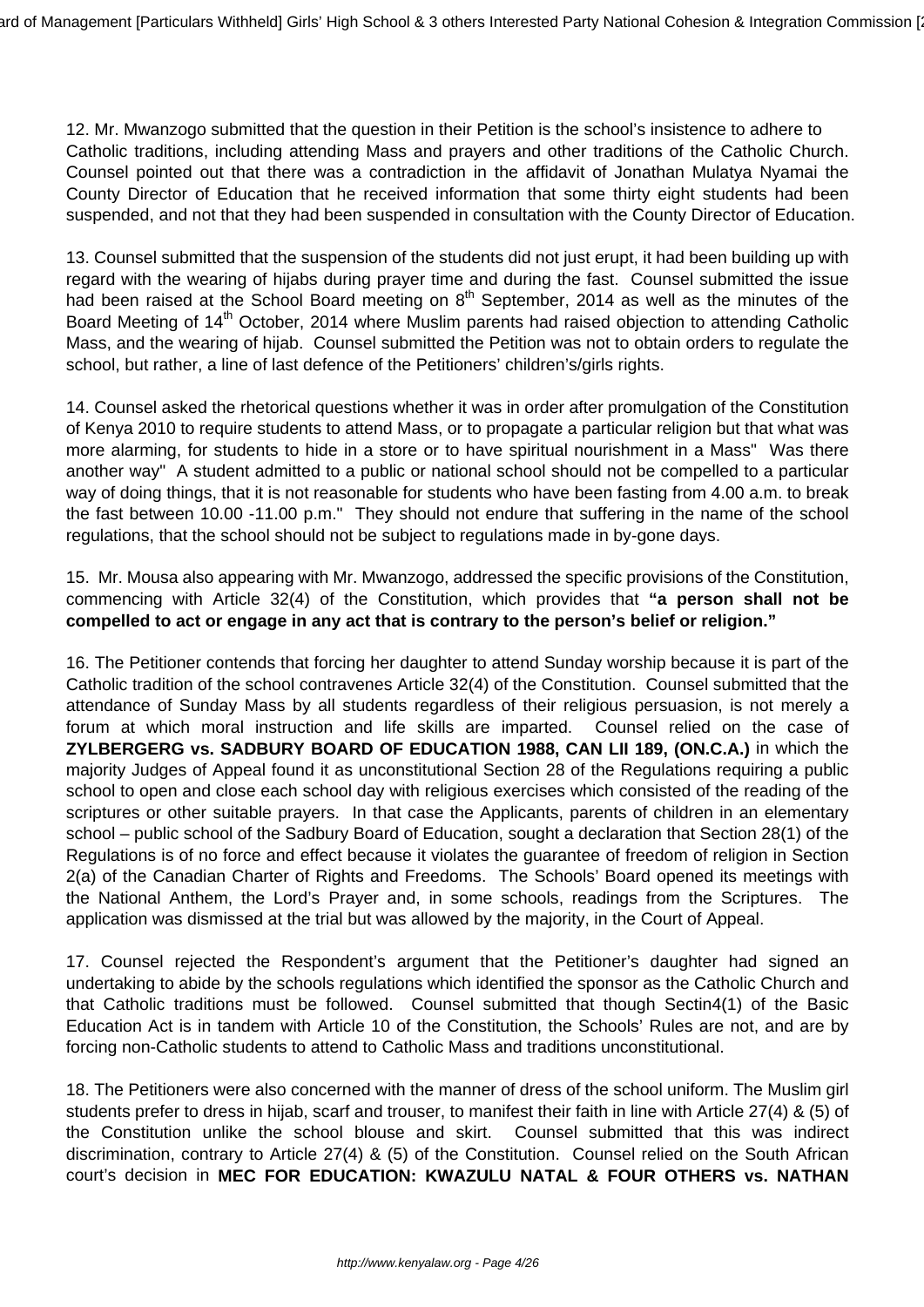# **PILLAY & 3 (AMICUS CURIAE) CCT:51/06**.

19. Counsel concluded that allowing the Muslim girls to wear the hijab would promote equality in terms of Article 27(5) of the Constitution. Counsel therefore urged the court to allow the Petition.

## **THE INTERESTED PARTY'S SUBMISSIONS**

20. The Interested Party's case was argued by Mr. Musyoki and relied on the written submissions dated  $23<sup>rd</sup>$  November, 2015 and filed on  $24<sup>th</sup>$  November, 2015 and based on the Affidavit of Hassan S. Mohammed, the Secretary to the National Cohesion and Integration Commission (the Commission) sworn on  $6<sup>th</sup>$  August, 2015 and filed on  $6<sup>th</sup>$  August, 2015. The Commission's submission in essence was that the current rules of (Particulars Withheld) Girls' High School, are in breach of Articles 27 (on grounds of discrimination), Article 32(4) (the freedom of conscience, religion, through belief and opinion), and 53 (failure to promote national principles and values enshrined in Article 10 of the Constitution) and are to that extent unconstitutional.

21. The Commission's counsel also submitted that the Rules and Regulations of (Particulars Withheld) Girls' High School are also contrary to the provisions of the Children Act, 2003 and in particular Sections 4, 5 and 8(1) thereof. The Secretary also depones by way of opinion that the school rules and practices are **"based on archaic law and practices which have no place in the modern constitutional dispensation".**

22. For those reasons counsel urged the court to allow the Petition, with costs to the Petitioner.

#### **THE FIRST RESPONDENT'S CASE**

23. The Respondents' case was argued by Mr. C. Kanjama. Counsel for the First Respondent relied upon **inter alia** (i) the Replying Affidavit of Assumpta Mbinya Kasyoki sworn and filed on 10<sup>th</sup> July, 2015, (ii) the Replying Affidavit of Assumpta Munyao sworn and filed on 9<sup>th</sup> November, 2015 in reply to the Affidavit in support of the Amended Petition, (iii) the written submissions of Muma and Kanjama counsel for the First Respondent dated 17<sup>th</sup> November, 2015, and filed on the same day, and (iv) the Response to the Amended Petition by Muma and Kanjama dated  $19<sup>th</sup>$  November, 2015, and filed on 20<sup>th</sup> May, 2016.

24. The First Respondent's case is that the Amended Petition is improper and unmerited because it does not raise any constitutional issue based on religious discrimination or any form of contravention of the right to freedom of conscience, religion, belief and opinion whatsoever. The complaint is merely about obedience and attendance to school rules and regulations, and that any prayers sought if granted would lay waste the well-meaning efforts of the school to nurture good character development and discipline of minor students which is a mandate of school administration.

25. On the question of fact, the First Respondent states that contrary to the assertions in paragraphs (11) and (12) of the Amended Petition, the 38 students who were rounded up were not observing worship in the Holy month of Ramadhan in the dangerous school store, that the five (5) Christians rounded up were certainly not observing any religious fast, and the actions by the 38 of them were purely a case of disobedience to school rules and routine, that the allegations by the Petitioner that all the suspended students were Muslims is therefore false and malicious.

26. The First Respondent also denied paragraph 13 of the Amended Petition that the students were suspended by the Deputy Principal. It was the School Principal who suspended the students, after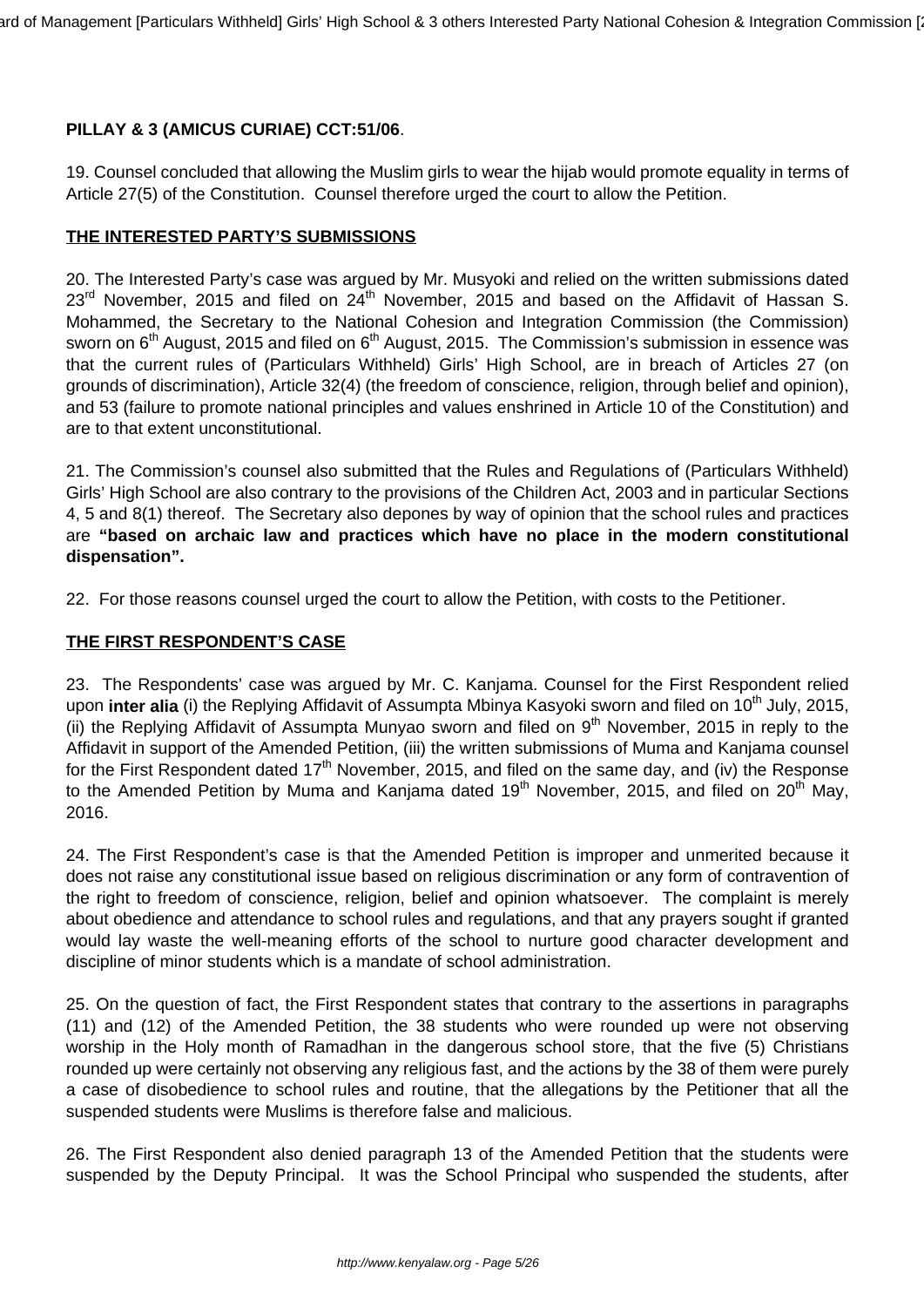consultation with the County Education Office, and of the 38 girls suspended, 5 girls were non-Muslims.

27. The First Respondent also denied paragraphs 16, 17 and 18 of the Amended Petition, the school does not force students to subscribe to its **"self-approved and proclaimed set of religious beliefs"**, and that the school neither discriminates unfairly against Muslim students nor does it impose religious beliefs on them.

28. In answer to paragraphs 16 and 17 of the Amended Petition, the First Respondent also said that school rules which require all students without exception to observe a standardized dress code, (school uniform, thus limiting Muslim students' right to wear a hijab) were made pursuant to powers donated to the school under Section 11 of the Basic Education Act. The First Respondent avers that the uniform instills a sense of uniformity, equality, inclusivity and unity of purpose and observes economic and religious disparities of students who hail from different walks of life; and that any deviation therefrom would disrupt the normal and smooth running of the school, with the risk of giving an impression that Muslim students have been accorded special or preferential treatment, a fact that is tantamount to discrimination of other students.

29. The First Respondent also pleads that contrary to the contentions in paragraphs 21, 22, 23, 24 and 25 of the Petition, the school in line with the obligations under Article 21 of the Constitution, observes, respects, protects and promotes enjoyment of freedom of religion as enshrined under Article 32 of the Constitution, and that it has demonstrated this through the appreciation of diversity of religions and other beliefs amongst its students.

30. The First Respondent concludes that prayers and orders sought in the Amended Petition are untenable and should not be granted since Articles 27 and 32 of the Constitution cannot be applied selectively to favor Muslim students over others. It therefore prayed that the Amended Petition be dismissed in its entirety with costs.

#### **THE SECOND AND THIRD RESPONDENTS' SUBMISSIONS**

31. The Second and Third Respondents' case was argued by Miss Lutta Senior State Counsel, through **firstly** a Preliminary Objection, Grounds of Opposition dated 3<sup>rd</sup> July, 2015, and filed on 6<sup>th</sup> July, 2015 against both the Petition and the Notice of Motion dated 30<sup>th</sup> June, 2015 which sought interim orders against the suspension of the Petitioners' children, **secondly**, the Replying Affidavit of Jonathan Mulatya Nyamai, the County Director of Education of Taita Taveta County, the Second Respondent, sworn on 10<sup>th</sup> July, 2015 and filed on 13<sup>th</sup> July, 2015, and **thirdly** the submissions of the Attorney-General filed on 19<sup>th</sup> July, 2015.

32. The Respondents' case is that the Amended Petition is improper, baseless and an abuse of the court process; that the Amended Petition does not raise any constitutional issue based on religious discrimination or any other discrimination in any manner whatsoever. The issue, this deponent avers, is merely adherence to school rules and regulations and that any orders granted would ravage the (school's) efforts to nurture good character development and discipline of the minor students which is a motto of the school administration.

33. This deponent also deponed that the parents of the affected students, and their parents signed an undertaking to abide by the rules and regulation of the school as a condition of admission. He averred that upon receiving information on the suspensions of students, and reasons therefor, he confirmed the suspension, and directed the summoning of an urgent School Board to deliberate the matter. Such meeting was held on 4<sup>th</sup> July, 2015, where conditions were laid out for re-admission of the suspended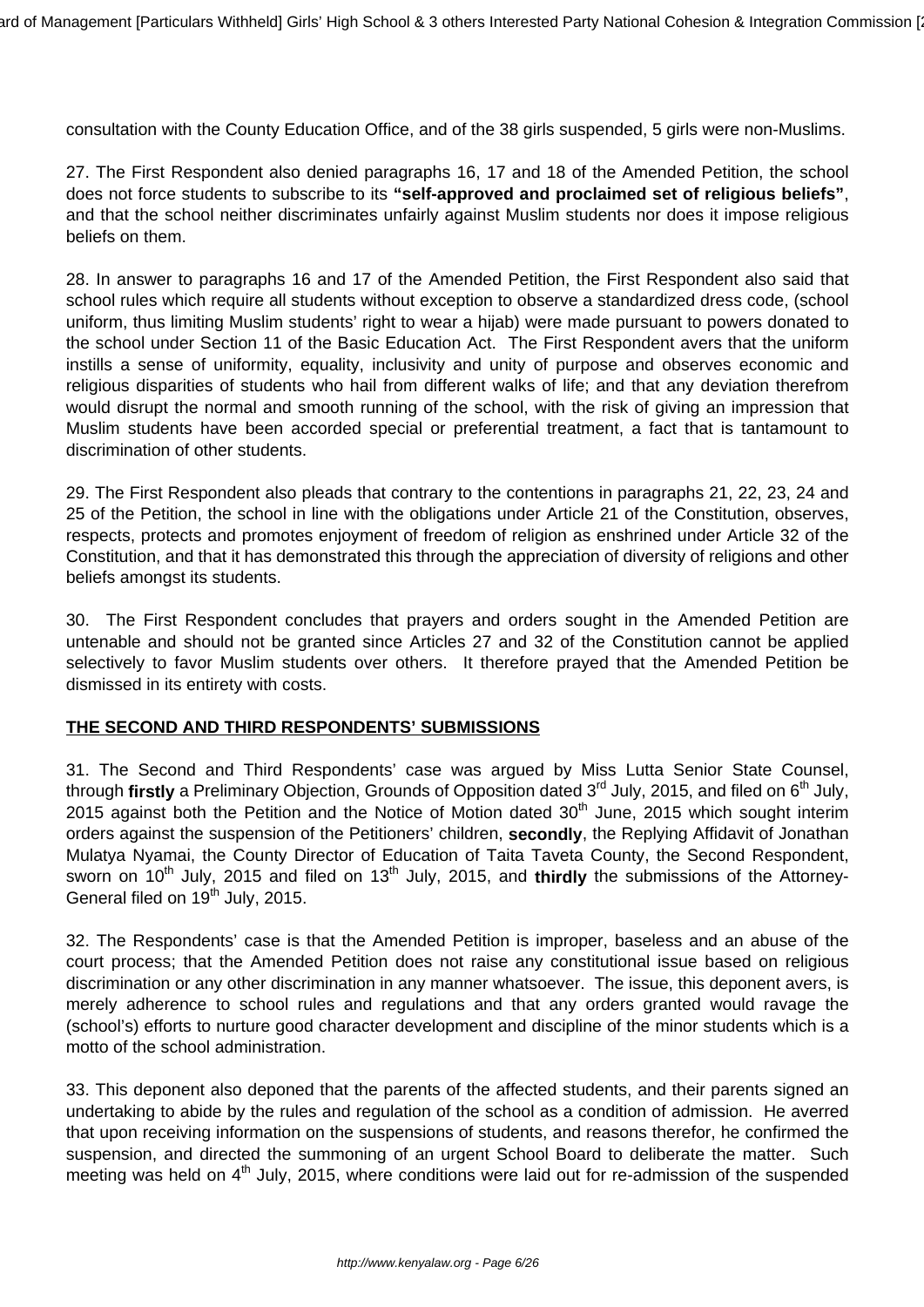students that students who agreed to abide by the school rules were re-admitted.

34. This Respondent depones that there were 78 students of Islamic faith, and religious nurturing was done by Asia Osundwa, a teacher at the school who is a patron of Islamic students. The Islamic students have a room designated as a Mosque, for access at will by students who profess the Islamic faith, the school provides a special diet to Islamic students during the Holy month of Ramadhan, they are given a special treat and travel to Voi town using the school bus to celebrate the end of the fast, during the feast of **Idd-Ul-Fitr**, and concludes that suspended students were re-admitted to the school after agreeing to abide by the school rules.

35. This deponent also reiterates the department's commitment to adherence to the welfare of all students, and that no provision of the Constitution was breached and that this was established and confirmed, by County Quality Assurance and Standards team, and reiterated that no regulations or rights were breached by the action to suspend the students. The deponent also averred that the circumstances of the suspension have been totally misconstrued.

36. On the question of wearing the hijab, this deponent averred that the purpose of the school uniform are clear, for achieving equal, neutral and common identity, and that allowing part compliance with the school rules would mean bias against other students. He concluded that in the interest of justice and for the sake of order and adherence to the law, order and good governance of schools, that the Petition and the Notice of Motion be dismissed with costs.

37. In this regard counsel also relied on the list of authorities filed on 15<sup>th</sup> July, 2015, being  $-$ 

1. Nairobi H.C. Petition No.290 of 2012, RWT (suing through next of friend and grandmother ) vs. SNS School [2013]eKLR;

2. Nairobi H.C. Petition 84 of 2014, RCK suing through next friend KRC) vs. KSI School [2014]eKLR;

3. Nairobi H.C. Petition No. 421 of 2012 Seventh Day Adventist Church (EA) Limited vs. the Minister of Education & 4 Others [2012]eKLR;

4. Nairobi H.C. Petition No. 82 of 2012 Nyakama Gekara vs. Attorney-General'2012]eKLR;

5. Nairobi H.C. Judicial Review No. 318 of 2010 Re Ex parte MY (a minor suing through her mother and next friend AB) vs. Head Teacher, Kenya High School &Another [2012]eKLR.

#### **ANALYSIS OF SUBMISSIONS**

38. In his submission, Mr. Kanjama counsel for the First Respondent, the Board of (Particulars Withheld) Girls High School, opined that the issue before court for determination is a delicate matter and urged the court not to treat it as a clash between religious faiths or government and religion but as a matter of finding a right balance among people who hold different faiths in a multi-cultural society.

39. The relationship, counsel submitted, is thus between the state and religion in the new Constitution. In this regard the basic constitutional provision is Article 32 of the Constitution which is very much similar to the provision of the former Constitution on freedom of religion, and therefore there has been no dramatic change in Kenya, with regard to freedom of religion, conscience, thought, belief and opinion and perhaps minor adjustments to the new framework. The critical provisions which the court would need to determine are Articles 24 on limitation of rights, Article 27 on freedom from discrimination and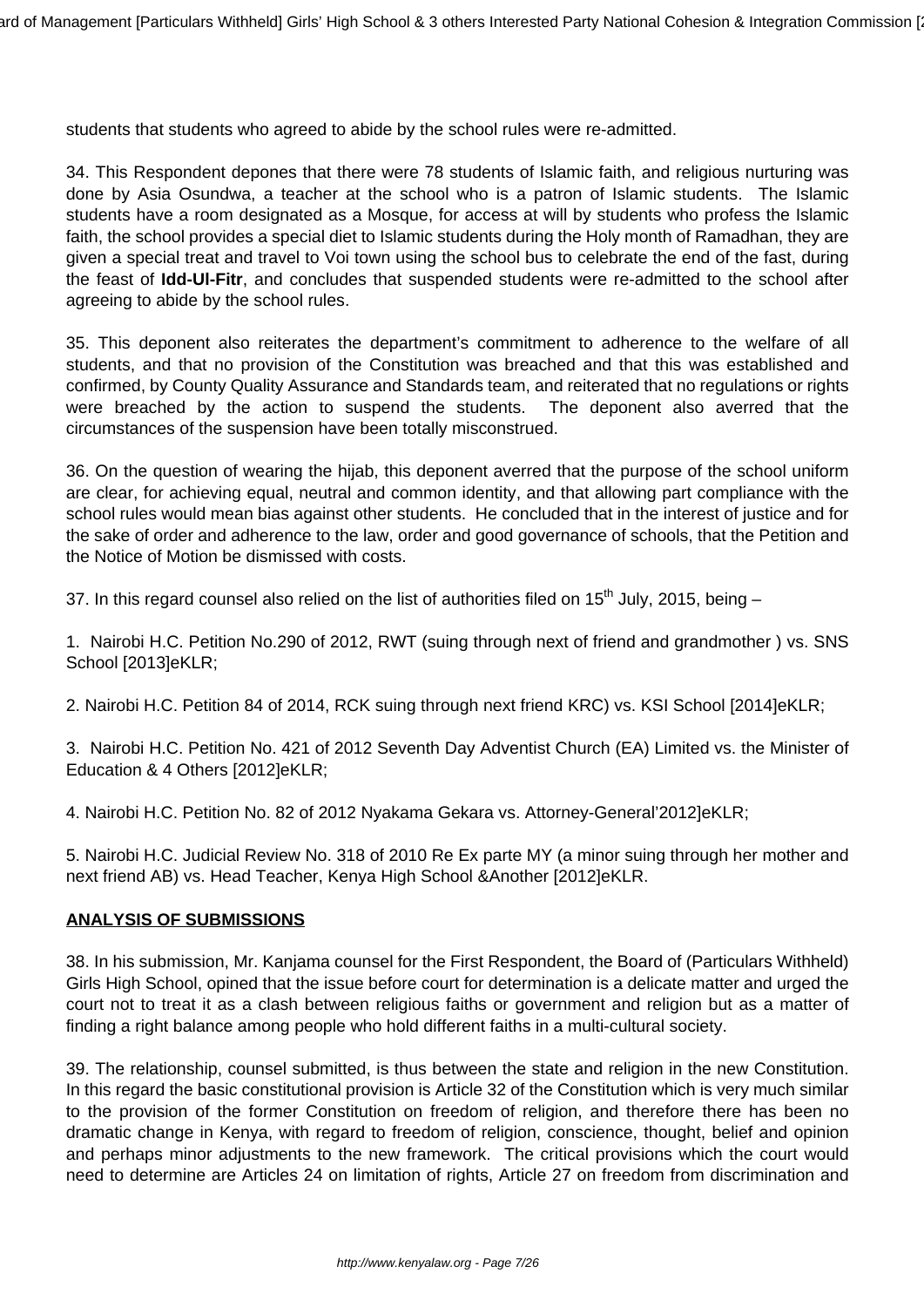Article 30 and the preamble to the Constitution on the supremacy of the Almighty God of all creation and the preamble conclusion, **"God bless Kenya"**.

40. Article 8 of the Constitution declares that there shall be no state religion, and Schedule Two sets out the National Anthem which refers to **God of all creation** and Schedule Three on National Oaths and Affirmations which recognize those who take oaths, show knowledge and acknowledgment of a **supreme being**. It was counsel's submission that it is for this reason that Article 9 prescribes national holidays and also acknowledges that only Parliament can designate national holidays like the Christian holidays which have continued to be part of our national tradition. Likewise the Constitution recognizes under Article 45(4) the power of Parliament to enact legislation on marriage under any tradition or system of religious, personal or family law, and Article 170 with regard to Kadhi's courts.

41. The entire constitutional framework counsel submitted, discloses very clearly that it requires of the state and the public square a positive incorporation of religion and spiritual dimension of man, and that Article 8 states that there shall be no state religion, and it merely prohibits the state from consistent and continuous preference for one religion to the exclusion of others in any and in all situations.

42. However, counsel submitted that on a case by case basis, the Constitution recognizes depending on the circumstances the state and religion agree to co-exist. If the state were to demur to religion in the public square, this will damage national cohesion. The respect in the public square will contribute to national cohesion, and that is what a harmonious and holistic interpretation of the Constitution will conclude, and that is what Parliament understood when it enacted the Basic Education Act and the Children Act.

43. Section 4(e)(i) (k) (l) and (s) of the Basic Education Act sets out the guiding principles of basic education and summarize that the Basic Education Act recognizes that in regard to children, the paramount consideration as per Article 53 of the Constitution is the best interest of the child, and that education is not merely [education] it includes holistic and inclusiveness, and discernment.

44. Where the interests of religion (even of the fervent believer) go against the interest of the child, the latter would be paramount, so that children are treated differently from adults in right to religious worship. Counsel gave the example of patients requiring blood transfusion, a negation by a parent would be overridden by the will of the child to have blood transfusion and would mean that the right of the child under Article 53, is superior to the right of the parent.

45. Section 27 of the Basic Education Act provides the role of the school sponsor in the spiritual formation of the child.

46. In the case of public schools which have a sponsor, (Section 43(1)(a)) Government has entered public/private partnerships. In terms of paragraph 25 of the Replying Affidavit of Assumpta Munyao sworn on  $9<sup>th</sup>$  November, 2015, the First Respondent is an incorporated body and is on facilities developed and owned by the sponsor, the Catholic Church which is known for its emphasis and thoroughness in education standards which can only be obtained by creating a non-antagonistic atmosphere of learning. Its interest is in the holistic formation of the children in its schools. Counsel submitted that it is quite critical that, that interest is upheld to encourage sponsors to continue offering their facilities for this materially beneficial arrangement.

47. Counsel submitted that every community has certain values including the values of the state of Kenya (Article (10) of the Constitution), and the Basic Education Act which recognize the necessity of transmitting these values to the children. Section 59 of the Basic Education Act provides that for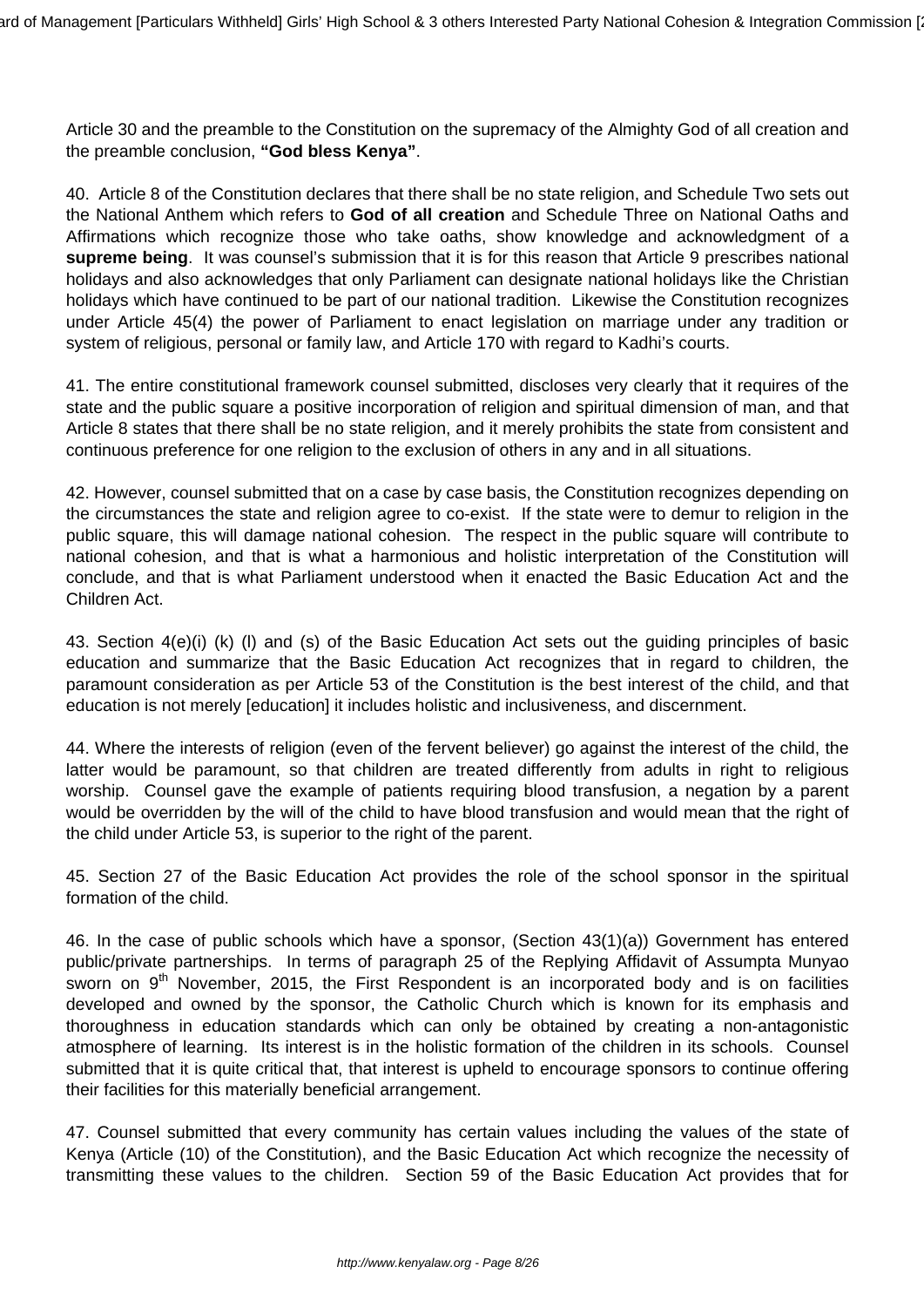establishment of a Board of Management of a school, including establishing Rules for operation of its establishment, that every school, the stakeholders should approach the Board of Management and raise their concerns, and unless a stakeholder demonstrates that they have taken all steps to engage the Board of management, they should be denied any relief from the court, for in doing so, they are inviting the court to be the manager and not Principal of the School.

48. Counsel also invoked Sections 4, 5 and 6 of the Children Act which are relevant as they provide for the best interest of the child in all matters, equal treatment of children, and the right to education. Counsel submitted that under paragraph 11 and 12 of the Replying Affidavit of Assumpta Munyao, that the Petitioner, of her own free will chose the First Respondent's school, knowing its culture, its rules, and its traditions and agreed to be bound by them, that the school Rules are made for the benefit of the entire community of the Institution, and take into account the unique circumstances and environment of the Institution and the type of people involved, that the school has a mixture of multi-religious students including Seventy-Day Adventists who worship on Saturday when the school has activities, and were not complaining.

49. Counsel referred to paragraphs 18 and 19 of the Replying Affidavit of the Principal, and submitted that the school offers Mass for Catholic students every Tuesday and Thursday every week and that non-Catholics are exempted from attending and opt either to go and offer their own prayers or go to class to study where they are monitored, and that the school Rules are to ensure safety of all students by stating where the student should be at any one time.

50. Counsel explained that the Sunday Catholic Service which in Catholic language is called "Mass" is two-fold after the usual Mass like that of Tuesday and Thursday, the sponsor who is usually a Priest commonly called a Reverend Father, addresses all the students on the issue of morality, obedience to parents, obedience to school, obedience to elders and government and who generally tries to **nurture good citizens** that the sponsor does not try to convert anybody because he knows the freedom of worship and freedom of conscience, and that the students being under 18 years of age, they need a lot of character molding which is essential to children at that age.

51. On the question of prayer, counsel submitted that the **"Catholic Mass"** is a form of prayer. There are other prayers, there are public prayers, at public meetings, at public gatherings and public assemblies and institutions that is a salutary habit of prayer, when prayer takes an appendage as a public activity, it cannot be treated as violating the religious beliefs of any particular faith. For instance if Parliament prays, Cabinet prays and if the proportionality test is applied, it is not possible to find out among those present what religion they profess, if one chosen to pray, that prayer would not convert an atheist or other non-religious person to a particular religion. To go the way of the Petitioner would be the way of dismantling of the public prayer.

52. Counsel was of the view that if the sole purpose of the public gathering was prayer, and adherence to that particular congregation, then looked at from that perspective, the Petitioner would have a case. But a school is a public gathering that takes 24 hours or 18 hours depending on whether it is a boarding or day, and involves prayer at some time, then that prayer is constitutional. Holy Mass is a public prayer which is part of the 24/7 time which imparts moral formation on the school's students. Counsel concluded that there is danger when parents agitate against prayer in schools.

53. Counsel discerned two issues, the fact issue and the legal question public prayer as a manifestation of religion.

54. On the fact issue, counsel contended that there was no doubt the Petitioner's child failed to obey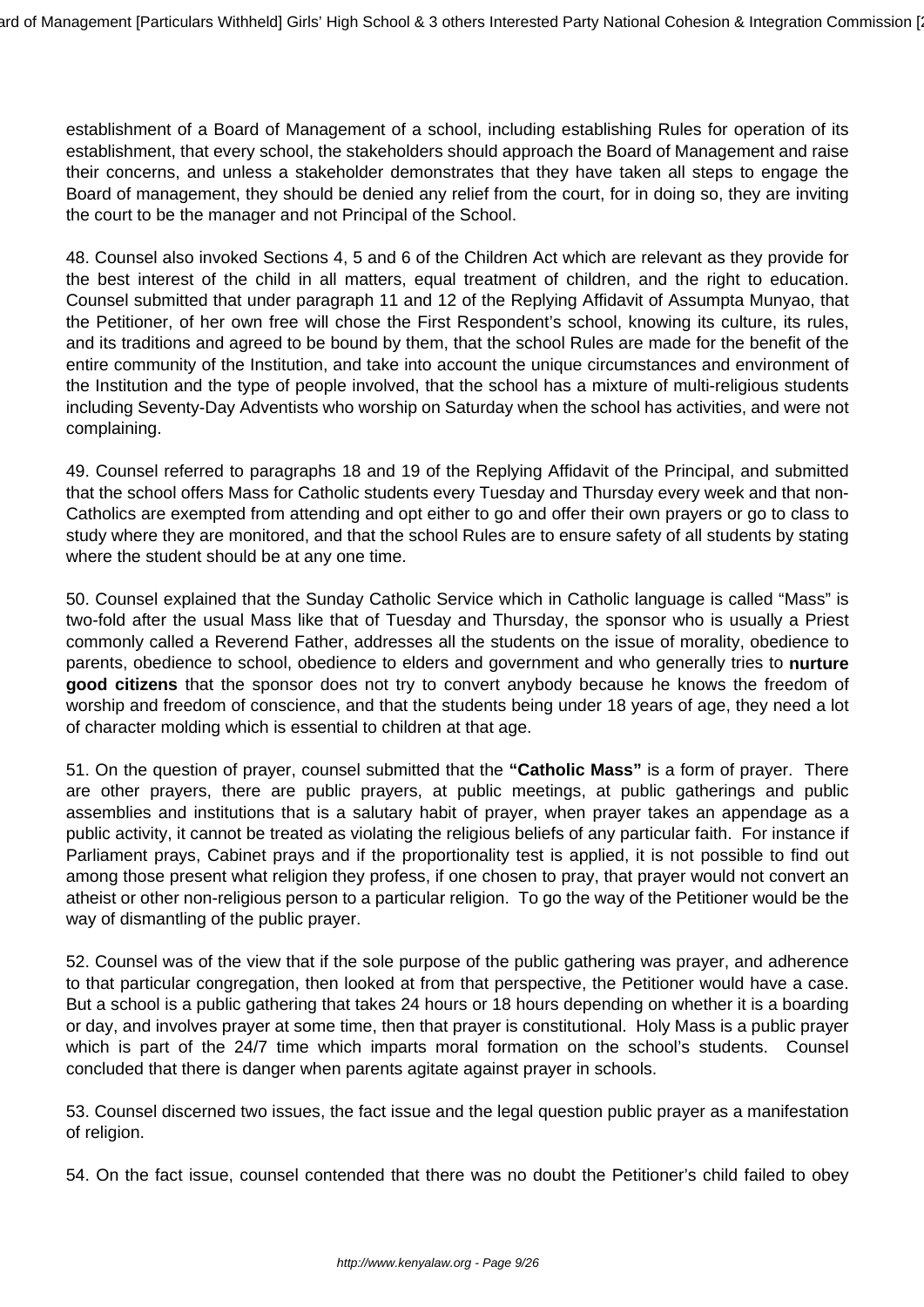school rules, the Respondent's counsel said and asked the court to decline prayers (d) and (e) of the Amended Petition.

55. On the legal question, counsel submitted that a comparative analysis of cases in other jurisdictions show two approaches, one is a radical approach, a **"rigid"** secular approach that draws religion a place in the public square which is alien to the Respondents. The second approach is the approach found in the United Kingdom and the European countries, and is also to be found in Kenya.

56. In this regard counsel relied upon Articles 1, 2, 3 and 5 of the United Nations Declaration on the Elimination of all Forms of Intolerance and Discrimination Based on Religion (proclaimed by the General Assembly resolution No. 36/55 of  $25<sup>th</sup>$  November, 1981). These Articles say –

#### **Article 1**

**1. Everyone shall have the right to freedom of thought, conscience and religion. This right shall include freedom to have a religion or whatever belief of his choice, and freedom, either individually or in community with others and in public or private, to manifest his religion or belief in worship, observance, practice and teaching.**

2. **No one shall be subject to coercion which would impair his freedom to have a religion or belief of his choice.**

**3. Freedom to manifest one's religion or belief may be subject only to such limitations as are prescribed by law and are necessary to protect public safety, order, health or morals or the fundamental rights and freedoms of others.**

# **Article 2**

**1. No one shall be subject to discrimination by any State, institution, group of persons, or person on the grounds of religion or other belief.**

**2. For the purposes of the present Declaration, the expression "intolerance and discrimination based on religion or belief" means any distinction, exclusion, restriction or preference based on religion or belief and having as its purpose or as its effect nullification or impairment of the recognition, enjoyment or exercise of human rights and fundamental freedoms on an equal basis.**

#### **Article 3**

**Discrimination between human begins on the grounds of religion, or belief constitutes an affront to human dignity and a disavowal of the principles of the Charter of the United Nations, and shall be condemned as a violation of the human rights and fundamental freedoms proclaimed in the Universal Declaration of Human Rights and enunciated in detail in the International Covenants on Human Rights, and as an obstacle to friendly and peaceful relations between nations.**

#### **Article 5**

1. The parents or, as the case may be, the legal guardians of the child have the right to organize the life within the family in accordance with their religion or belief and bearing in mind the moral education in which they believe the child should be brought up.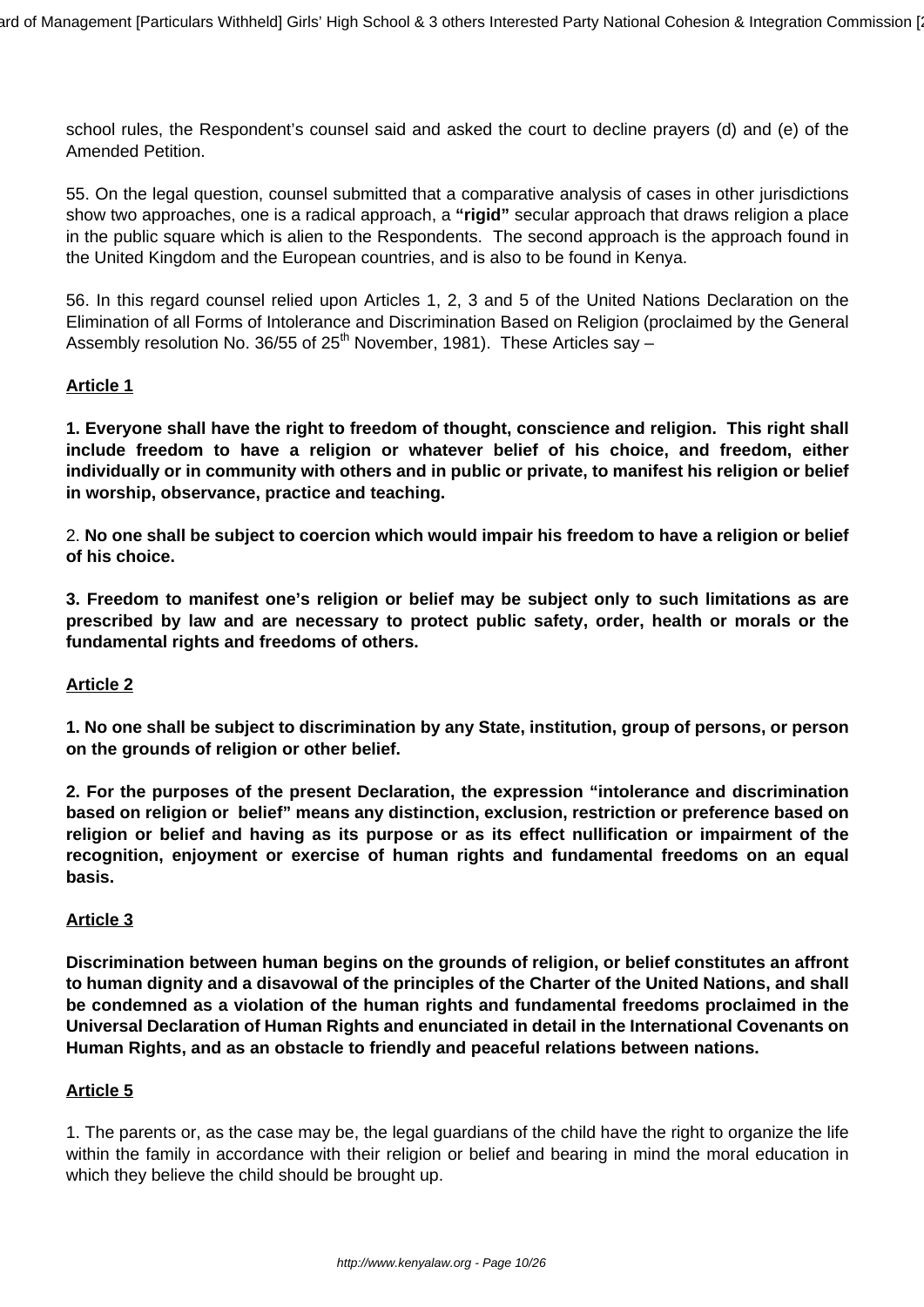2. Every child shall enjoy the right to have access to education in the matter of religion or belief in accordance with the wishes of his parents or, as the case may be, legal guardians, and shall not be compelled to receive teaching on religion or belief against the wishes of his parents or legal guardians, the best interests of the child being the guiding principle.

3. The child shall be protected from any form of discrimination on the ground of religion or belief. He shall be brought up in a spirit of understanding, tolerance, friendship among peoples, peace and universal brotherhood, respect for freedom of religion or belief of others, and in full consciousness that his energy and talents should be devoted to the service of his fellow men.

4. In the case of a child who is not under the care either of his parents or of legal guardians, due account shall be taken of their expressed wishes or of any other proof of their wishes in the matter of religion or belief, the best interests of the child being the guiding principle.

5. Practices of a religion or belief in which a child is brought up must not be injurious to his physical or mental health or to his full development, taking into account article 1, paragraph 3, of the present Declaration.

56. Likewise counsel referred to the publication by the United Kingdom's Equality and Human Rights Commission 9EHRC 2012) (How far is Britain" An assessment of how public authorities protect human rights) at pages 317 (11) – 318(13), 324 (21) and 326 (22) where the authors say –

**"The holding of any belief, however unattractive, is protected, though some standards apply to those beliefs whose manifestation is protected: in Williamson the House of Lords suggested that while everyone is entitled to hold whatever beliefs he wishes:**

**When questions of "manifestation" arise…a belief must satisfy some modest, objective minimum requirements. The belief must be consistent with basic standards of human dignity or integrity…The belief …must possess an adequate degree of seriousness and importance…it must be a belief on a fundamental problem. With religious belief this requisite is readily satisfied. The belief must also be coherent in the sense of being intelligible and capable of being understood. But, again, too much should not be demanded in this regard. Typically, religion involves belief in the supernatural. It is not always susceptible to lucid exposition or, still less, rational justification…Overall, these threshold requirements should not be set at a level which would deprive minority beliefs of the protection they are intended to have under the convention…**

**The right to manifest a belief is a qualified right and is subject to limitations as set out in Article 9(2). Interferences with the manifestation of belief may consist, for example, of uniform policies at work or school, or requirements to work at certain times or carry out certain tasks. Limitations and an individual's freedom to manifest his or her religion or belief are only permissible if prescribed by law and necessary in a democratic society in the interests of public safety, the protection of public order, health or morals, or the protection of the rights and freedoms of others.**

**Article 9 places the following obligations on the state:** 

**requiring the state not to interfere in the right of individuals and organizations to hold religious and non-religious beliefs.**

**to secure enjoyment of Article 9 rights by ensuring they are protected in law, and there are**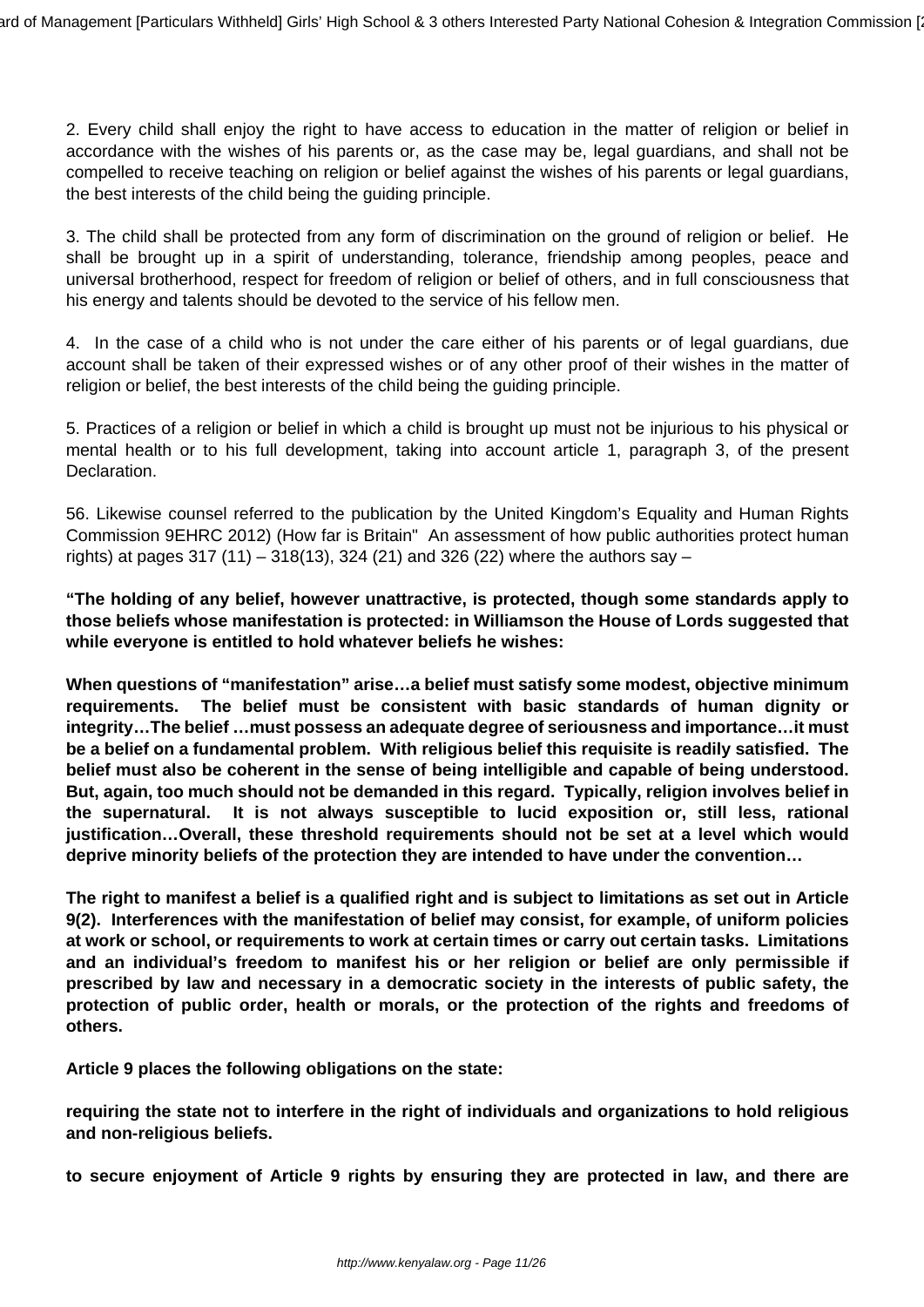**sanctions if they are infringed, and by preventing or remedying any breach by its own agents or institutions.**

**Article 9 closely related in its wording and values to the right to freedom of expression under Article 10, and to freedom of association under Article 11. The European Court of Human Rights differentiates between 'beliefs' protected by Article 9, and 'opinions' and 'ideas' protected by Article 10, although in some cases there may be some overlap. Article 9 is also supported by Article 2 of Protocol 1, which protects a right of parents to have their children educated in accordance with their beliefs."**

57. Counsel also relied on the case of **NYAKAMBA GEKARA VS. THE ATTORNEY-GENERAL S. G. MUTUNGU, THE CHAIRMAN P.T.A. THE KENYA HIGH SCHOOL and ROSEMARY C. SAINA, THE PRINCIPAL & SECRETARY, P.T.A. THE KENYA HIGH SCHOOL [2013]eKLR,** where the court cited the cases of **Republic vs. Head Teacher, Kenya High School, ex parte MY (a minor), Judicial Review Application No. 318/2010 (Nbi)**, which was a case in which the applicants sought **inter alia** the Muslim students in Kenya High School should be allowed to wear the hijab while in school. Githua J held –

**"respondent's limitation of the applicant's right to outwardly manifest her religion by wearing a hijab in school was reasonable and justifiable in an open and democratic society based on human dignity, equality and freedom."**

58. In **NDANU MUTAMBUKI and 119 OTHERS vs. MINISTER OF EDUCATION & 12 OTHERS [2007]eKLR** a case involving the right to wear or not to wear headscarves by students while in school, Nyamu J stated as follows –

**"School uniforms and discipline do constitute and have been generally required as part and parcel of the management of schools and further constitute basic norms and standards in any democratic society.**

**No doubt the hallmark of a democratic society is respect for human rights, tolerance and broadmindedness. In the case of schools, nothing represents the concept of equality more than school uniforms. Unless it is an essential part of faith it cannot be right for a pupil to get up one morning and decide to put on headscarf as well, this derogates from the hallmarks of a democratic society and violates the principle of equality. In weighing the individuals fundamental right under Section 78 against those of the others, I find myself unable to disregard the weight of these basic standards and norms and in my view they do tilt the scales in favour of a finding of no infringement in the circumstances of this case…"**

59. Counsel also considered Article 32 along with Article 8 of the Constitution. Article 8 provides –

**"There shall be no state religion" and as I understand it, a State religion: is a religion established by law as the only official religion of a state. The import of the provision is that no religion shall have prevalence over any other and no particular one should be seen as the one each citizen is obligated to follow including on the observance of a day of worship"**

60. It was counsel's further submission that the minority have two options, conform or opt out. Counsel relied on the case of **Seventh Day Adventist Church (East Africa Limited vs. Minister for Education & 3 others [2014]eKLR** paragraph 18 where it reiterated the argument by the Interested Party –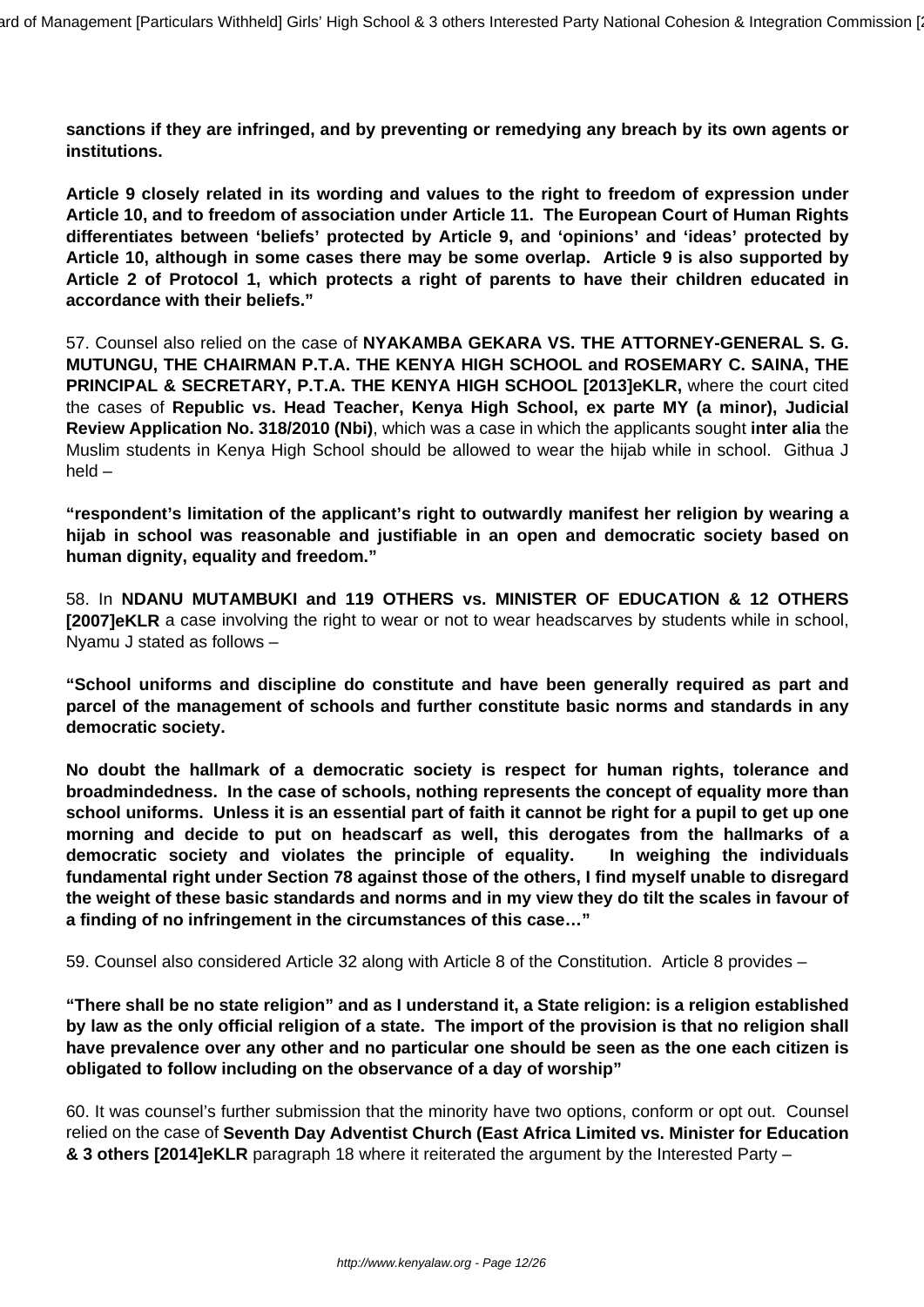**"18. It is the case that under Education Act, Boards of Governors have been granted the power to manage public schools whereas the Minister for Education promulgates the regulations relating to requisite standards of a school in order to ensure a conducive learning environment. It argues that the policies and rules devised by any Board of Governors have to balance competing interests with a view of ensuring that the religious beliefs of one group are not given preference over those of another and the same applies in the educational needs of students."**

61. Counsel finally relied upon Article 259(1) on interpretation of the Constitution, and urged the court to find that the Board acted reasonably, there is no prohibition against public prayer, a sense of proportionality be adopted, the First Respondents respects religious diversity, and consistently grants opportunity to children of different faiths to manifest their religion.

#### **SUBMISSIONS OF THE SECOND, THIRD AND FOURTH RESPONDENTS**

62. The Petition was opposed by the Attorney-General on behalf of itself, and on behalf of Cabinet Secretary, Ministry of Education, Science and Technology as well as the County Director of Education, Taita Taveta County, and relied on the submissions made by the First Respondent, and the authorities relied upon by the First Respondent.

63. Ina nutshell, counsel submitted that there was no demonstration at all that the Petitioner's child's religious beliefs were breached. Counsel submitted that this was a case of indiscipline and breach of school rules by the children who were found hiding in a wrong place at a wrong time.

64. Counsel submitted that the school Rules and Regulations were in conformity with the Constitution having been made by the First Respondents pursuant to the provisions of the Basic Education Act, counsel urged the court to apply the conformity principle, and any rules, regulations and actions in conformity with the Basic Education Act, cannot be regarded as unconstitutional. Counsel submitted that the First Respondent is a National School and among the best performing schools in the County and that the only way it holds that position is because it maintains a holistic tradition of education. The role of the Sponsor is anchored in the Basic Education Act. Counsel too relied on the decision in the case of **Republic vs. The Head Teacher, Kenya High School and the Board of Governors, Kenya High School** (supra) whose circumstances are similar to the Petition herein.

65. On issues affecting a minor the main concern of the court is the welfare principle under Article 53 of the Constitution, and Section 4 of the Basic Education Act, and the Rules and Regulations being challenged are in the child's best interest.

66. Counsel submitted that there is clear mechanism for settlement of disputes that is through the School's Board of Management. The regulations are made for the maintenance of public order. Any interference by the court would be against the principle of separation of powers, and the rule of law. The rules are in conformity with the limitations under Article 24 of the Constitution, and that there is no discrimination against the Petitioner's child's religion. Counsel prayed that the Petition be dismissed with costs.

# **SUBMISSIONS IN REPLY BY COUNSEL FOR THE PETITIONER**

67. In reply to submissions by counsel for the Respondents, counsel for the Petitioner restated that the issue in the Petition relates to the interpretation of Articles 24 (limitation of rights) and 27 (discrimination). Counsel submitted that there is misunderstanding of the principle of discrimination and equality. In counsel's view, there was no doubt that the Rules and Regulations by (Particulars Withheld)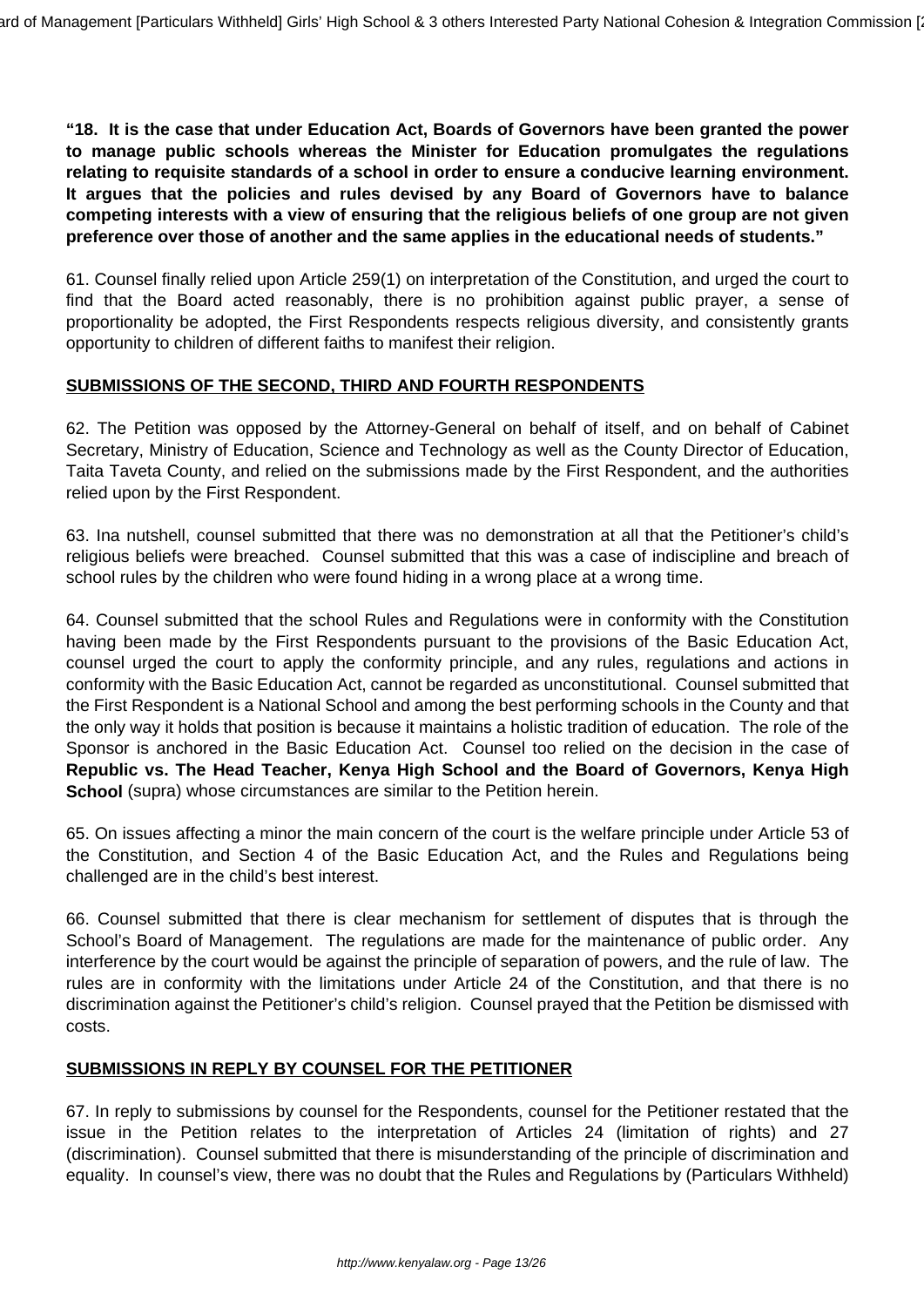Girls' High School provide for compulsory attendance of Mass, and that this is not consistent with the faith of the Petitioner's child, and other Muslim students, and that this was in particular contrary to Article 34(4) of the Constitution which provides in mandatory terms that no person may be compelled to act or engage in any acts which are contrary to the person's belief or faith or religion, and that the school Rules provide for such compulsory attendance of the Catholic Mass, and that this is confirmed by paragraphs 20, 22, 26 and 28 of the First Respondent's Principal's Replying Affidavit.

68. Counsel reiterated that the school Rules must conform to the national values and principles under Article 10 of the Constitution and the Basic Education Act for fostering tolerance and fundamental freedoms. Counsel relied on the case of **SELBERG vs. EDUCATION BOARD** which addressed that aspect of discrimination at paragraph 3 thereof including coercion. These counsel submitted are manifestations of discrimination and misconception of the principles of equality and thus contrary to Article 27(4) and (5) of the Constitution which prohibit direct and indirect discrimination of any person, on the grounds set out under sub-article (4) – dress, religion, belief. The principle of equality counsel submitted, demands the treatment of what is equal, equally, and what are unequal as unequal, that the Muslim faiths and Christian faiths are unequal, and that they must be given leeway to manifest their beliefs.

69. On the question of dress, counsel urged the court to look at the case of PILLAY (paragraph 107) in the speech of Langa, CJ regarding religious diversity should not be taken as a **"parable of the horribles but a pageant of diversity, which would enrich our schools and in turn the country"**.

70. While acknowledging that fundamental rights are subject to limitation under Article 24, counsel submitted that the Respondents had not shown that their rights would be prejudiced if the Muslim students are accommodated, and thus cases cited by the Respondents be distinguished from the present case.

71. On public prayer, counsel replied that public prayer on public holidays and the Catholic Mass are not synonymous that the Mass is not a prayer but that it is a ritual. It is not in the best interest of the child in terms of Article 53, of the Constitution. In summary, counsel submitted, the Petitioner's child did not waive their right to religion when they entered (Particulars Withheld) Girls' High School. Any law which is inconsistent with the Constitution is null and void, and that since no statute under Article 24 has been enacted to limit the right to religion or manifestation thereof, the Rules and Regulations of (Particulars Withheld) High School are unconstitutional and should be so declared, counsel urged.

# **INTERESTED PARTY'S REPLY TO THE SUBMISSIONS BY THE RESPONDENT**

72. Counsel for the Interested Party reiterated earlier submissions that the Rules and Regulations of Bura Girls' High School are unconstitutional.

## **REPLY BY COUNSEL FOR THE FIRST RESPONDENT TO THE SUBMISSIONS BY COUNSEL FOR THE PETITIONER AND THE INTERESTED PARTY**

73. Counsel for the First Respondent reiterated **firstly** that the Board of Management is the proper organ to consider the diverse interests of the school. Where it has demonstrated that it has acted lawfully or where it has not demonstrated it has violated any law, it would not be proper to find fault in the Rules.

**74. Secondly**, counsel urged, the principle of proportionality provides that you cannot have every adherent to have opportunity to pray at public prayer. The best person to manage the school, is the sponsor. Counsel urged that the Petition be dismissed with costs.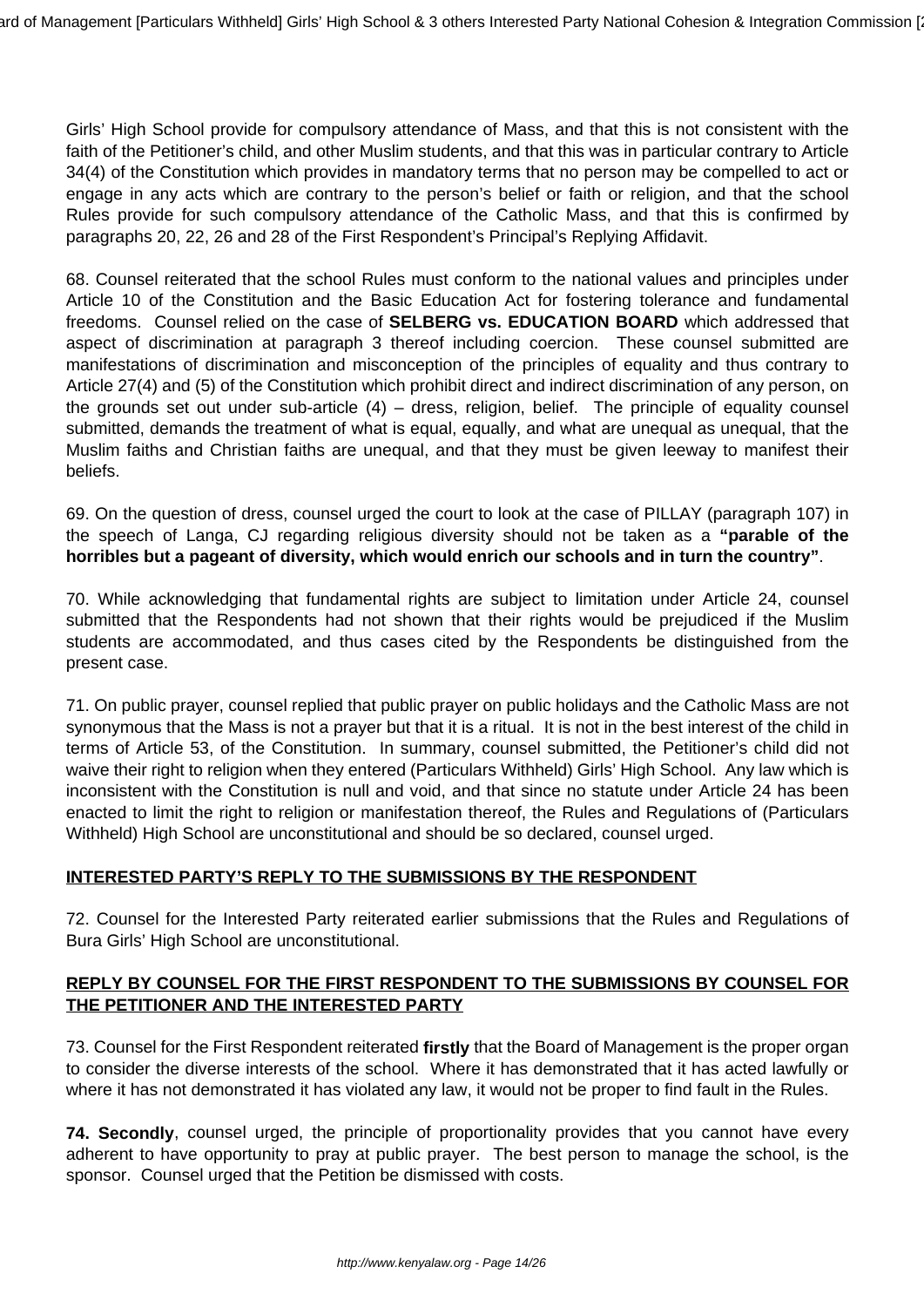## **ANALYSIS AND DETERMINATION**

75. Having set out the rival contentions in the foregoing paragraphs of this Judgment, I am of the view that there are only two major issues for determination in this Petition. **Firstly**, whether the right to freedom of religion to students who profess the Muslim faith as guaranteed by Article 32 of the Constitution was violated by the Respondents. **Secondly**, whether the right to freedom of religion in the context of the Petition is absolute or is qualified under Article 24 as read together with Article 53(d) and 27 of the Constitution.

76. The collateral but relevant issues, raised by counsel for the First Respondent are **firstly**, whether the First Respondent can be represented by the Attorney-General, **secondly**, whether the decision by the First Respondent to suspend students at (Particulars Withheld) Girls' High School for disobedience to school rules and negligence to school routine is justified, **thirdly**, whether the rules and regulations requiring every student to attend the school church service contravene Article 32 of the Constitution of Kenya 2010 and **fourthly**, whether there are limits to the freedom of conscience, religion, belief and opinion as guided by Article 24 of the Constitution, and **fifthly**, whether the Muslim girls at (Particulars Withheld) Girls' High School should be allowed to wear hijab while in school. I will commence with the collateral issues.

## **WHETHER THE FIRST RESPONDENT CAN BE REPRESENTED BY THE ATTORNEY-GENERAL**

77. The First Respondent was represented by the Attorney-General when the matter first began. The First Respondent subsequently appointed the firms of J S Kaburu and Muma and Kanjama Advocates to represent it in this Petition. It however remains correct that under Article 156 of the Constitution, the Attorney-General being the principal legal advisor to the Government has authority, with leave of the court to appear as a friend of the court in any civil proceedings in which the Government is not a party as stipulated in Article 156(5). The Attorney-General of course appears in its substantive position when he is sued as a party on behalf of the Government in terms of Section 13 of the Government Proceedings Act [Cap 40, Laws of Kenya). It is also correct that the Attorney-General would also act for a public body which is aided by the national government. I am suported in this opinion by the decision of Lenaola J, in **OKIYA OMTATA OKOITI & ANOTHER vs. THE ATTORNEY-GENERAL & 8 OTHERS** (Constitutional Petition No. 446 of 2013) where the learned Judge held –

**"the Attorney-General has also a mandate to represent the national interest in court in proceedings and where the commissions are minded to seek his representation I see no bar to either ….to hold otherwise would be impractical and illogical given the structure of our Constitution…"**

## **OF WHETHER THE RIGHT OF FREEDOM OF RELIGION IN THE CONTEXT OF THE PETITION IS ABSOLUTE OR IS QUALIFIED UNDER ARTICLE 24 AS READ WITH ARTICLE 53(D) AND 27 OF THE CONSTITUTION, AND WHETHER FREEDOM OF RELIGION TO STUDENTS WHO PROFESS THE MUSLIM FAITH AS GUARANTEED BY ARTICLE 32 OF THE CONSTITUTION WAS VIOLATED BY THE RESPONDENTS**

78. I have combined these two issues because they are two sides of the same coin. I do so being conscious of the delicate and emotive nature of religious fervor and being called upon to decide a matter upon which there are strong feelings whichever way the decision takes. It is important to bear in mind and to observe on the outset, while interpreting any provision of the Bill of Rights that human rights are of equal status, and therefore equal importance. The court therefore walks upon a tight rope and must maintain a balance between the competing claims, keeping in mind the universal principle that every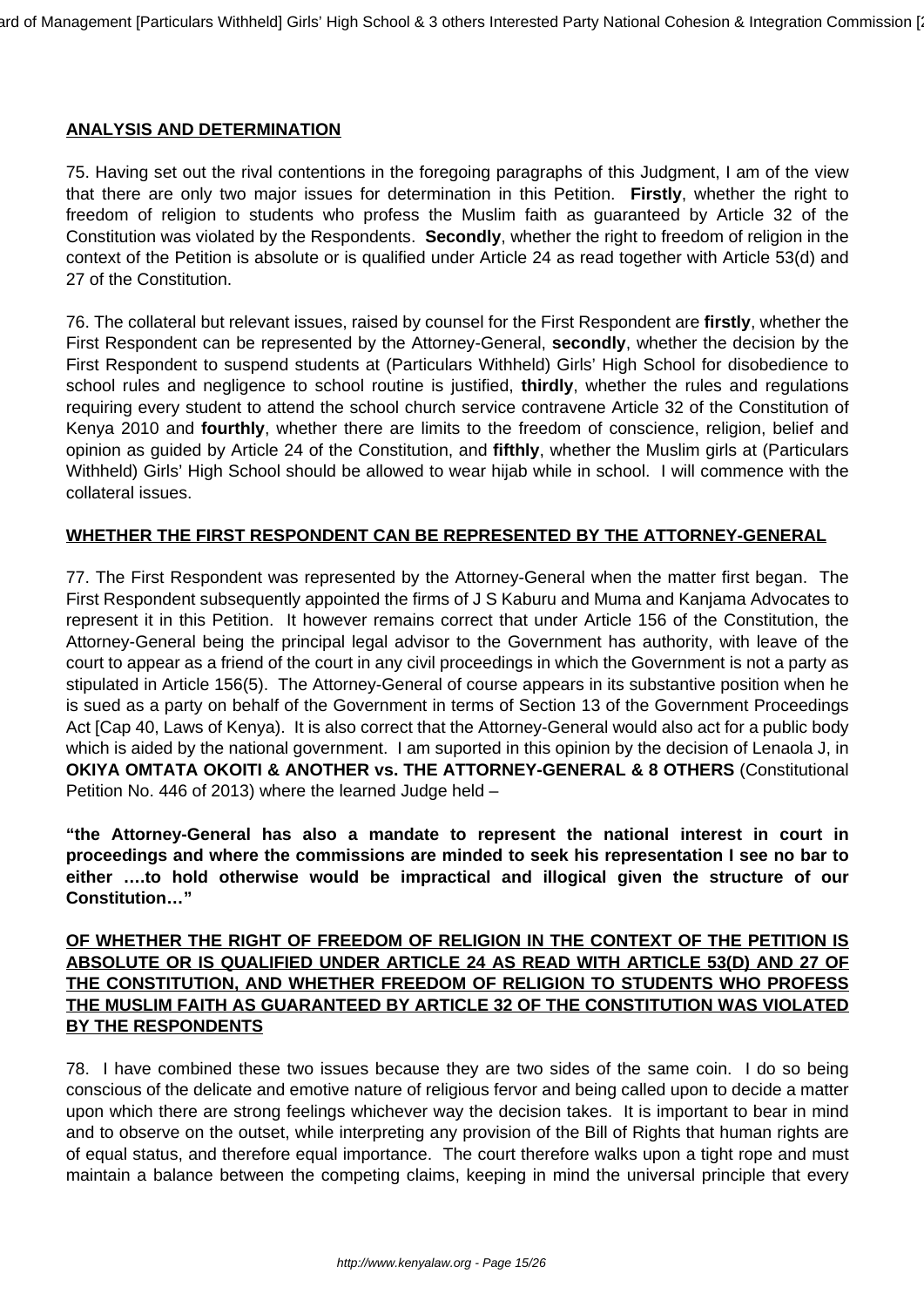person while exercising his own rights must not hurt or harm other person's rights, or put differently your right starts where mine stop. The ancient Romans who spoke Latin put it thus – "sic utere tuo ut alienum nonlaodas"

79. As Lenaola J as he then was (now Judge of the Supreme Court), said in **Seventh Day Adventist Church East Africa Limited vs. Minister for Education & 3 others** (supra) –

## **"…This is a useful formula for resolving conflicts of rights in a constitutional concept like the one before me."**

80. Balancing conflicting rights is, not always the only strategy for uncovering a fair median designed to uphold both in a limited degree. For instance in **CHRISTIAN EDUCATION SOUTH AFRICA vs. MINISTER FOR EDUCATION (CCTA/100 2000)**, Sach J stated as follows with regard to the difficulties of proportionality analysis in the area of religious rights –

**"The most complex problem is that the competing interests to be balanced belong to completely different conceptual and essential orders. Religious conviction and practice are generally based on faith. Counter-availing public or private concerns are usually not and are evaluated mainly according to their reasonableness. To the extent that the two orders are to be separated with the religious being sovereign in its domain and the state sovereign in its domain, the need to balance one interest against the other is avoided. However religion is not always merely a matter of private individual conscience or canonical sectarian practice. Certain religious sects do turn their backs on the world, but many major religious regard it as part of their spiritual vocation to be active in the broader society. Not only do they proselytize through the media and in the public square, religious bodies play a large part in public life, through schools, hospitals and poverty relief. They command ethical behavior from their members and have been witness to the exercise of power by state, and private agencies. They promote music, art and thereafter they provide halls for community activities and conduct a great variety of social activities for their members and the general public. They are part of the fabric of life, and constitute active elements of the diverse and pluralistic nation contemplated by the Constitution. Religion is not just a question of belief or doctrine. It is part of a way of life of a people temper and culture.**

**[34] the result is that religious and secular activities are, for purposes of balancing frequently as difficult to disentangle from a conceptual point of view as they are separate in day to day practice. While certain aspects may be said to belong to citizen's Caesar and others to the believers of God, there is a vast area that balancing becomes doubly difficult, first because of the problems of weighing considerations of faith against those of reason, and secondly because of the problems of separating out what aspects of an activity are religious and protected by the Bill of Rights and what are secular and open to regulation in the ordinary way."**

81. I entirely agree with the learned Judge, and in this Petition the starting point is what we call principles of interpretation. In **JOHN HARUN MWAU & 3 OTHERS vs. ATTORNEY-GENERAL & 2 OTHERS** (Petition No. 65 of 2011), the court referred to one such principle of interpretation–

**"that a broad and liberal interpretation is required for constitutional interpretation. It is essential that the constitution is not interpreted in a narrow and legalistic way, but generously, and purposively, so as to give effect to its spirit, and that is particularly true of these provisions that are concerned with protection of constitutional rights."**

82. Likewise the Constitution should be interpreted as an integrated whole so that no single provision of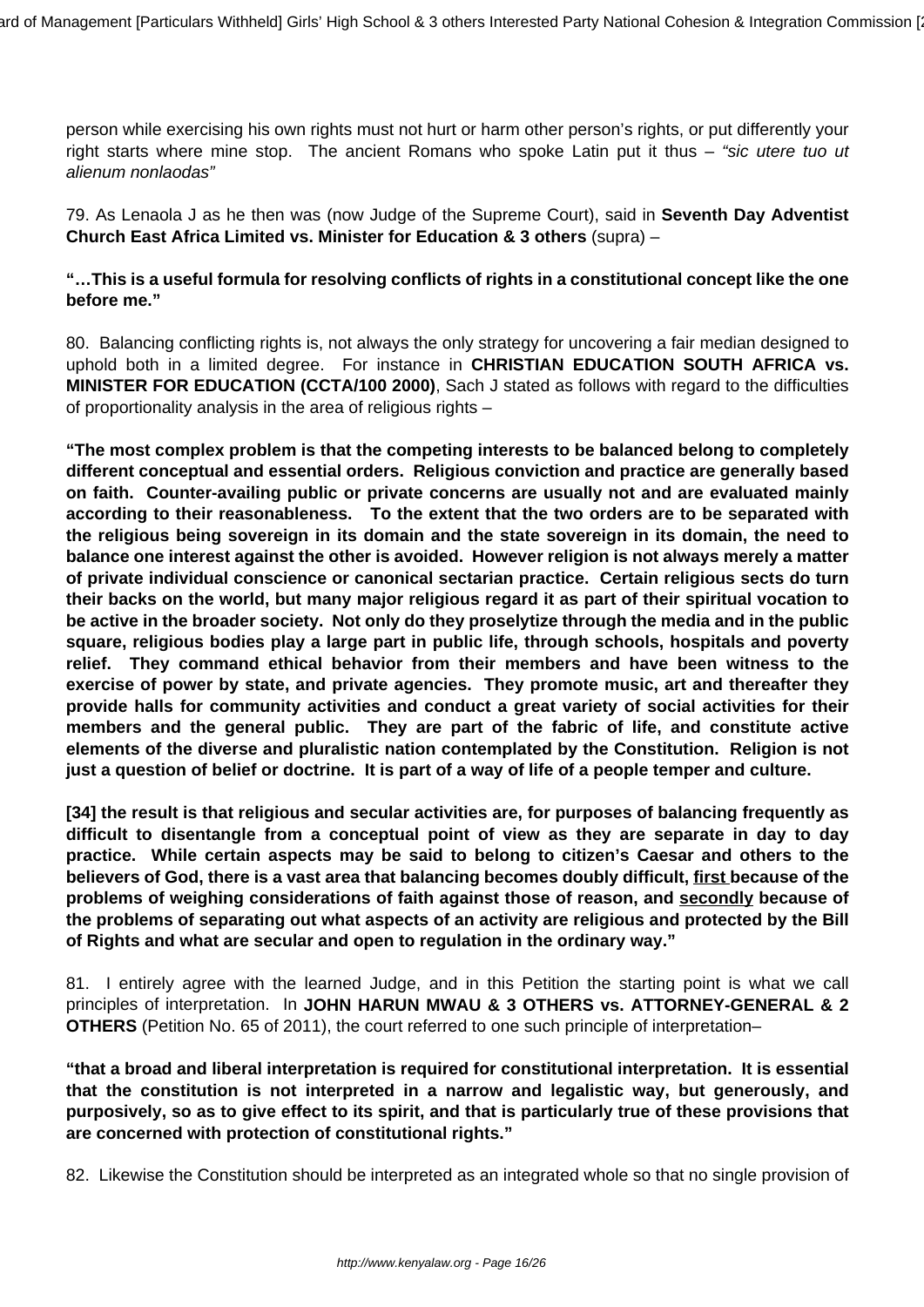the Constitution is segregated from others and considered alone, but all provisions bearing upon a particular subject are brought into view and to be interpreted so as to achieve the greater purpose of the Constitution – **Smith Dakoila vs. North Carolina 192, US [1940] LED 448**.

83. Article 159(1) of the Constitution lays out the framework of applicable principles while interpreting the Constitution. The Article provides –

**"159(1) This Constitution shall be interpreted in a manner that –**

**(a) promotes its purpose, values and principles;**

**(b) advances the rule of law and the human rights and fundamental freedoms in the Bill of Rights;**

**(c) promotes the development of the law;**

**(2) …."**

## **(3) every provision of the Constitution shall be construed according to the doctrine that the law is always speaking and …."**

84. In addressing the rights under Article 32 of the Constitution, Article 8 has also to be considered. It provides that **"there shall be no state religion"**, and a **"state religion"** means a religion established by law as the only official religion of a state (www.mariam – website.com dictionary/state Religion). The import of this provision is that no religion shall have prevalence over any other, and no particular one should be seen as one each citizen is obligated to follow including in the observance of worship.

85. In addition neither Article 8, 32 nor 260 of the Constitution define "religion" and the enjoyment of that right, but in **Human Rights Review 2012** (supra), in an analysis of Article 9 of the European Convention on Human Rights which is, in Article 9(1) word by word the same as Article 24(1) of our Constitution, the authors noted as follows –

**a. the right to hold as distinct from the right to manifest religious and other beliefs in an absolute right;**

**b. the right to manifest a belief is a qualified right and limitation is permissible if it is prescribed by law and can be justified as necessary in a democratic society in the interests of public safety, the protection of public order, health or morals and the protection of the rights and freedoms of others**

86. In **R [WILLIAMS] vs. SECRETARY OF STATE FOR EDUCATION AND SKILLS [2005]2AC 246**, Lord Nicholls said –

**"Religious and other beliefs and convictions are part of the humanity of every individual. They are an integral part of his personality and individuality. In a civilized society individuals respect each other's belief. This enables them to live in harmony."**

87. And on "manifestation" which is the crux in the case of **Nyakamba Gekara vs. Attorney-General & 2 others** (supra) and in this case, the House of Lords in the **William's case** (supra), said –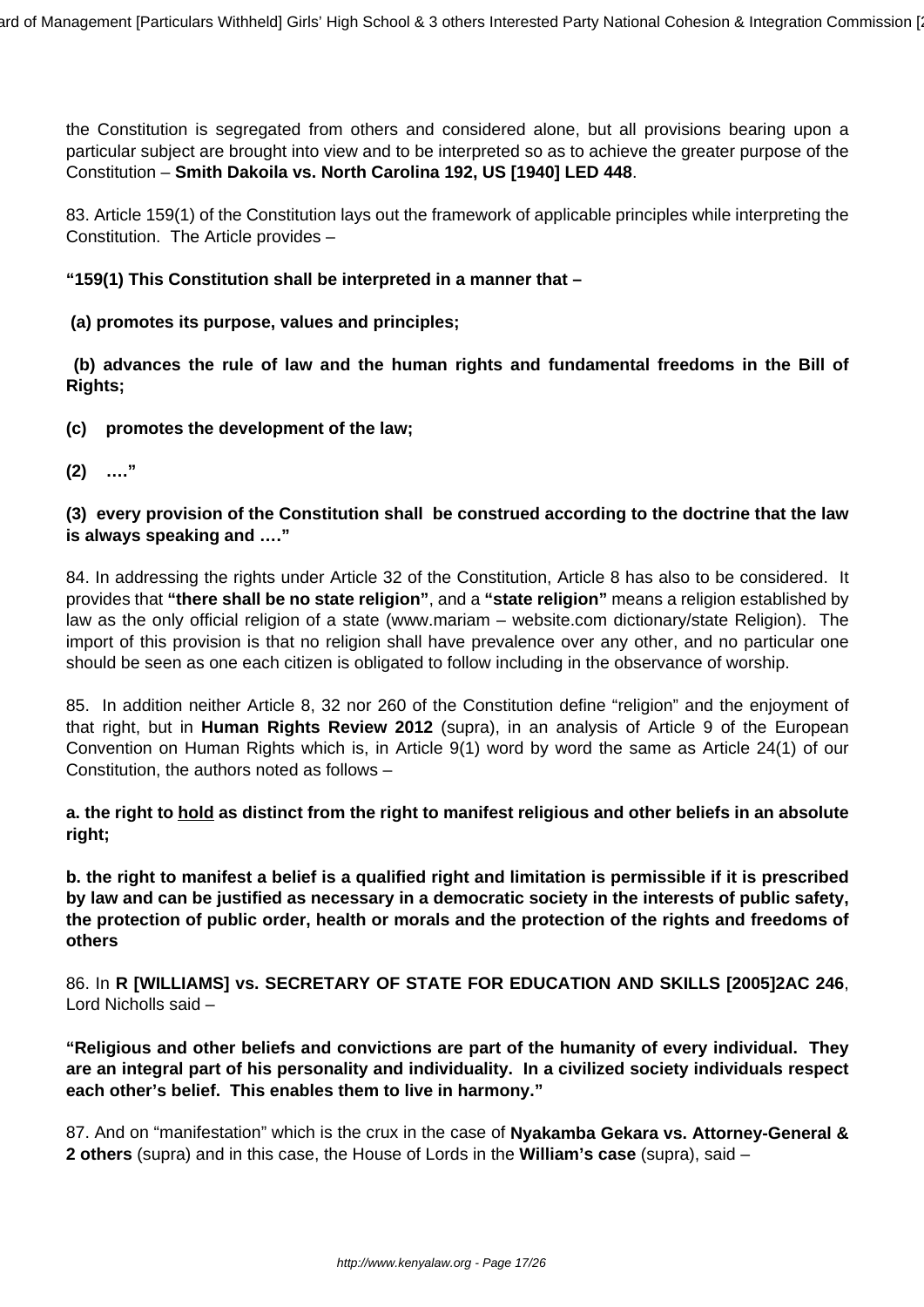**"…when questions of "manifestation" arise, …a belief must satisfy some modest, objective minimum requirements. The belief must be consistent with basic standards of human dignity or integrity…The belief must possess an adequate degree of seriousness and importance … it must be a belief on a fundamental problem. With religious belief this requisite is readily satisfied. The beliefs must also be coherent in the sense of being intelligible, and capable of being understood. But again, too much must not be demanded in this regard. Typically religion involves belief in the supernatural. It is not always susceptible to lucid exposition or, still less, rational justification… overall these threshold requirements should not be set at a level which would deprive minority beliefs of the protection they are intended to have under the Constitution."**

88. The authors of the **Human Rights Review** (supra), following the discussion in "**R Williams**" made following remarks which are relevant to this case –

**"The holding and manifestation of beliefs, may be intrinsically bound up with each other. Manifestation can occur through worship, teaching and proselytism, observation by wearing symbols or special clothes or by eating or avoiding certain foods. The right to manifest a belief is a qualified right and is subject to the limitations set out in Article 9(2). Interferences with the manifestation of belief may consist for example of uniform policies at work or school, or requirement to work at certain times or carry out certain tasks. Limitations on an individual's freedom to manifest his or her religion or belief are only permissible if prescribed by law and necessary in a democratic society in the interests of public safety, the protection of public order, health or morals, or the protection of the rights and freedoms of others."**

89. Further Article 9 places positive and negative obligations upon -

**a. the negative obligation requiring the state not to interfere in the right of individuals and organizations to hold religious and non-religious beliefs;**

**b. "positive obligation", to secure enjoyment of Article 9 rights by ensuring they are protected in law, and there are sanctions if any are infringed, and by preventing or remedying any breach by its own agents or institutions...**

90. The European and Human Rights Commission in submissions to the European Court of Human Rights also stated that balancing competing interests is a proper approach to be taken by any court in such mattes, and for example that –

a. some forms of manifesting belief such as wearing religious clothing or jewellery are likely to have a limited impact on other people (quite the opposite of what Githua J held (Republic vs. Head Teacher, Kenya High (supra) and

b. an employee may legitimately refuse to accommodate an employee's religious beliefs where such accommodation would involve discrimination on the basis of other protected characteristics including the protected rights of non-discrimination of others.

91. Counsel relied on several decisions which supported the contrary view such as **SYLBERGERG vs. SADBURY BOARD OF EDUCATION** (supra), where the parents of children enrolled in elementary public schools of Sadbury Board of Education sought a declaration that Section 15(1) of the regulations is of no force and effect because it violates the guarantee of freedom of religion in Section 2(a) of the Canadian Charter of Rights and Freedoms. The school of the Board would open with the National Anthem, the Lord's Prayer and in some schools, readings from the Scriptures. The Application was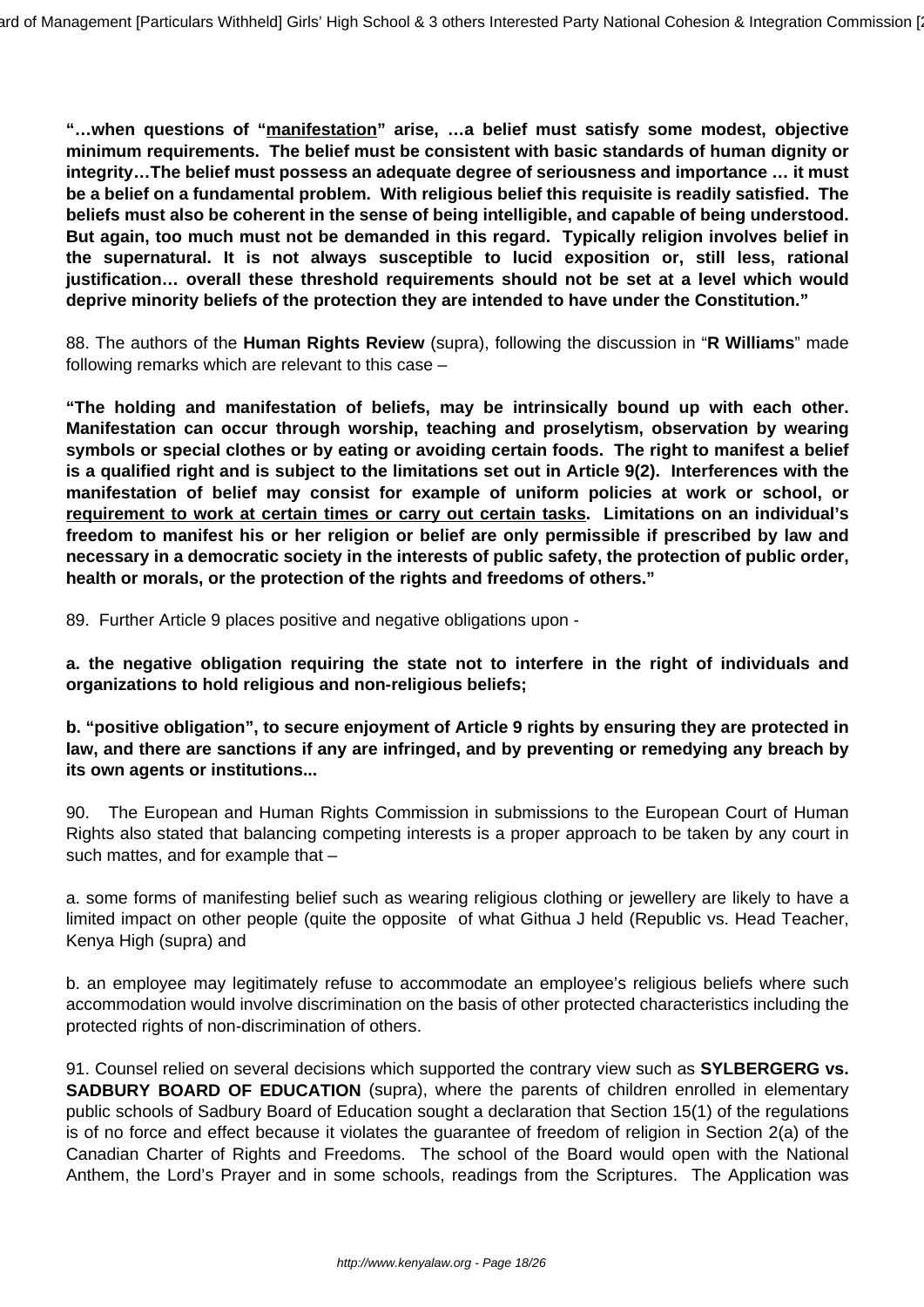dismissed at trial and appealed to the Court of Appeal.

92. The majority of the five Judges allowed the appeal that the applicants are entitled to a declaration that Section 28(1) of the Regulations is of no effect. The majority court held that the recitation of the Lord's Prayer, which is a Christian prayer, and the reading of the Scriptures from the Christian Bible imposes observances upon non-Christian pupils and religious observances as on non-believers. Section 28 imposes on religious minorities a compulsion to conform to the practices of the majority, and the evidence in this case supports this view.

93. However, dissenting Lacourciere J.A. said –

**"Section 28(1) has a secular educational purpose with a religious component. Exercises with a religious component which are aimed at fostering moral principles, encouraging honesty, integrity and good citizenship constitute a worthy educational goal. Section 28 does not seek to compel participation in exercises with a religious component by all public school children for an exemption is granted in broad terms."**

94. In that case Regulation 28(1) and (10) provided –

**"28(1)a public school shall be opened or closed each school day with religious exercises consisting of the reading of the scriptures or other suitable readings and the repeating of the Lord's Prayer or other suitable prayer."**

And sub-regulation (10) said -

**(10) No pupil shall be required to take part in any religious education where his parent or where the pupil is an adult, the pupil applies to the Principal of the school that the pupil appeals for exemption of the pupil therefrom."**

95. Counsel also relied upon the Canadian case of **HER MAJESTY THE QUEEN vs. BIG M. DRUG MART LIMITED [1985]1R.C.S. 295**. The Respondent Big M. Drug Mart Limited, was charged with unlawfully carrying on the sale of goods on Sunday contrary to the Lord's Day Act. The Respondent was acquitted at trial. The Court of Appeal dismissed the appeal. The constitutional question before the court was (i) whether the Lord's Day Act, and essentially Section 4(1) infringed the right to freedom of conscience and religion guaranteed in the Charter; (ii) were justified by Section 1 of the Charter, and (iii) were enacted pursuant to the criminal law (s. 91 (27)) of the Constitution Act, 1867 dismissing the Appeal the court held –

**"The Lord's Prayer Act to the extent that it binds all to a sectarian Christian ideal, works a form of coercion inimical to the spirit of the Charter. The Act gives the appearance of discrimination against non-Christians. Religious values rooted in Christian morality are translated into a positive law binding on believers and non-believers alike. Non-Christians are prohibited from carrying out otherwise lawful moral and non-moral activities. Any law purely religious in purpose which denies non-Christian the right to work on Sunday denies them the right to practice their religion and infringes their religious freedom. The protection of the religion and the concomitant non-protection of others impacts a desperate impact destructive of religious freedom of society."**

**96. EQUAL EMPLOYMENT OPPORTUNITHY COMMISSION vs. ABERCROMBIE & FITCH STORES, INC, (NO. 1486)**, October year 2014, decided July, 2015) concerned the right of a Muslim to wear a headscarf, the Respondent (Abercrombie) refused to hire Samantha Elauf, a practicing Muslim because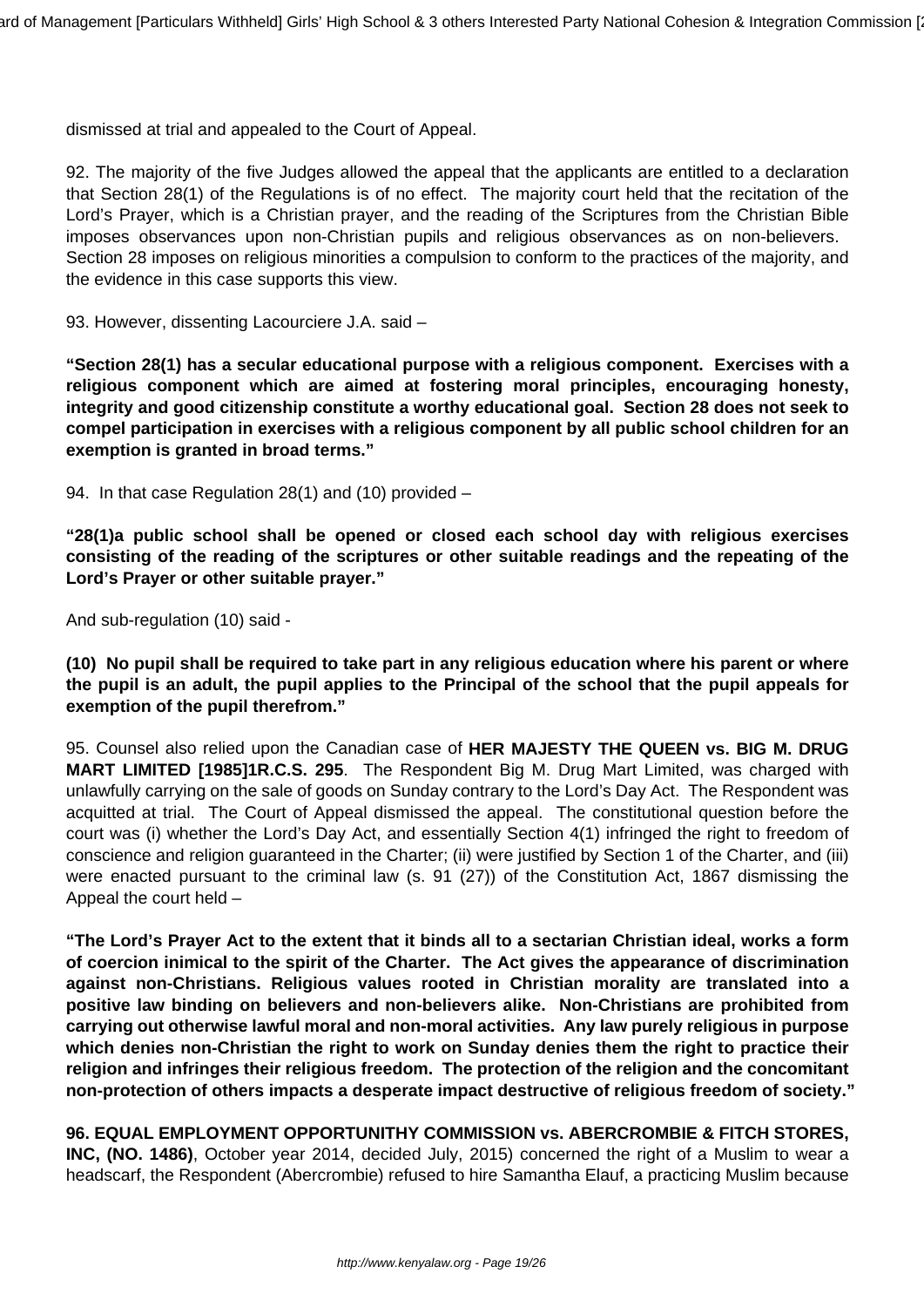the headscarf that she wore pursuant to her religious obligation conflicted with Abercrombie's employee dress policy. Whereas the District Court found in favour of the Equal Employment Opportunity Commission, the appellate court reversed that decision. On appeal, Thomas J agreed with the decision of the Tenth Grant (Appeal Court), that the majority reversed and remanded the decision of the Tenth Circuit.

97. In the Canadian case of **Balvir Singh Multani and Balvir Singh Multani** in his capacity as tutor to **his minor Gurbaj Singh Multani** (**Applicants vs. Commission Scolaine Murgurite Bourges and Attorney-General of Quebec (respondents) and World Singh Organization** and Canadian Civil Liberties Association, Canadian Human Rights Commission and Ontario Human Rights Commission, (interveners), the superior court of Canada found that the limitation on wearing a "kirpan" a sword by a student professing Sikh religious beliefs was not justified on the grounds of public safety.

98. In **RALHON HUDOYBERGANILA vs. WEBEKISTAN, Communication No. 931/2000 (UN Document CCPR/C/82/D/931/2000 (2004)** cited the decision of the European Court of Human Rights which concluded that -

**"a secular university could restrict women students in the use of a traditional hijab consisting of a scarf covering the hair and neck, because of the "impact" on other women students. See Layla Sahir vs. Turkey No. 44774/93, decided 29 June, 2004. The court asserted that the rights and freedoms of others" and "the maintenance of public order" were implicated because a particular goal might cause persons of the same faith to feel pressure to conform. The European Court observed that it did not lose sight of the fact that extremist political movements in Turkey sought "to impose on society as a whole their religious symbols and conception of a society founded on religious precepts"**

99. In the QUEEN on the application of **SARIKA ANGEL WATKINS SINGH (a child acting by Sarita Kumari Singh, her mother and litigation friend) and THE GOVERNING BODY OF ABERDARE GIRLS HIGH SCHOOL, and PHONDDA CYNONTAF UNITARY AUTHORITY [2008] EW HC 1865 (Admin) in Case No. CO/1/435/2007**, the court found the decision to bar a Sikh girl (Sarika) from wearing the **Kara** was not a form of indirect discrimination on grounds of race and religion.

100. Similarly, in R (on application of Begum by her litigation friend, Rahman), **Respondent vs. Head Teacher and Governors of Denbigh High School** (Applicants) [20076] UK HL15, a claim by the Respondent, Shabrina Begum, that her right under Article 9 of the European Convention on Human Rights to manifest her religion or beliefs and had violated her right not to be denied education under Article 2 of the First Protocol to the Convention. The trial court rejected the claims. The Appeal Court reversed the Judge, and accepted the Respondents claims.

101. The Appellants with the support of the **Secretary of State for Education and Skills as Intervener** (Interested Party), on appeal to the House of Lords, submitted that the trial court was right and the Court of Appeal wrong.

102. The House of Lords allowed the appeal, set aside the orders of Court of Appeal, and restored the orders of the Judge, that the school Head Teacher and Governors of the school had not limited her right under Article 9 of the European Convention on Human Rights to manifest her religion or beliefs, and had not violated her right not to be denied education under Article 2 of the First Protocol to the Convention.

103. However, in a wide ranging judgment in **MEC FOR EDUCATION: KWAZULU NATAL & 3 OTHERS VS. NAVANEETHUM PILLAY & 3 OTHERS (CCT51/06)**, the South African Constitution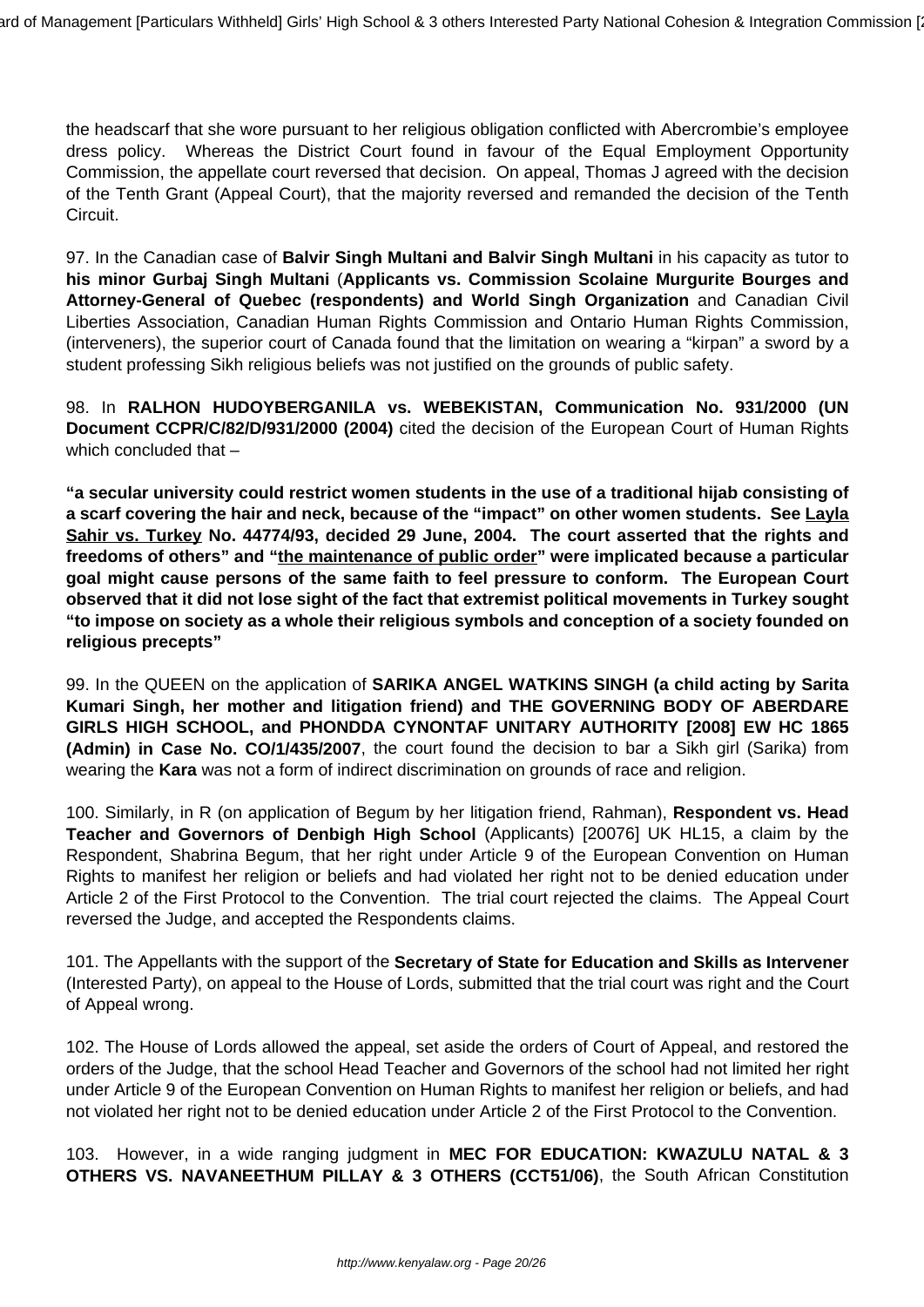considered the question of the role of religious and cultural expression in public schools, the nature of discrimination under the **Prevention of Unfair Discrimination Act** (No. 4 of 2000) as well as the extent of protection afforded to cultural and religious rights in public school setting and possibly beyond. At the centre of the storms was a **tiny gold nose stud**. The Constitutional court allowed the appeal to set aside the order of the High Court, and replaced it with (i) a declaration that the decision of the Governing Body of Durban Girls' High School to refuse Sernali Pillay an exemption from its Code of Conduct to allow her to wear a nose stud, discriminated against her unfairly, (ii) an order that the Governing Body (Particulars Withheld) High School in consultation with the learners, parents and educators of the school and within a reasonable time, to effect amendments to the school's Code of Conduct to provide for the reasonable accommodation of deviations from the Code on religious or cultural grounds and a procedure according to which such exemptions from the Code can be sought and granted.

104. The case of the **SECRETARY STATE FOR DEFENCE vs. MRS. DIANA ELIAS** (case No. CI/2005/15489 & CI/2005/1554 concerned interpretation of the Britain's Race Relations Act where the Respondent Diana Elias accused the Secretary of State for Defence of alleged high handedness trivialism insulting and thoughtless behavior towards a venerable citizen, and granted orders quashing the decision of Secretary of State for Defence and dismissed the appeal with costs.

105. The US case of **WILLIE S. GRIGG et al (Petitioners) vs. DUKE POWER COMPANY, (401, US 424, 915, CE 849)** concerned the right to employment for Negroes under Civil Rights Act 1964 – Chief Justice BURGER delivered the opinion of the court, and said –

**"We granted the unit in this case to resolve the question whether an employer is prohibited by the Civil Rights Act of 1964, Title VII, from requiring a high school education or passing of a standardized general intelligence test as a condition of employment on or transfer for jobs when (a) neither standard is shown to be significantly related to successful performance, (b) both requirements operate to disqualify Negroes at a substantially higher rate than white applicants, and (c) the jobs in question formerly had been filled only by white employees as part of a long standing practice of giving preference to whites."**

106. The Race Relations Act of 1964 prohibited any form of limitations, segregations or classification of employees in any way which would deprive or tend to deprive any individual of employment opportunities or otherwise adversely affect his status as an employee, because of such individual race, color, religion, sex or national origin.

107. Lastly, both the cases of **Arap Ngok vs.Attorney-General & Another [2005]eKLR** and **Federation of Kenya Women Lawyers Kenya (FIDA K) & 5 others vs. Attorney-General & Another [2011]eKLR** concern the interpretation of the Constitution a subject I already touched upon at the beginning of this long Judgment.

#### **DETERMINATION**

108. The Amended Petition is premised upon the provisions of Articles 2(1), 2(4), 3(1), 8, 10, 19, 20, 21, 24, 43(1), 47(1), 53(2) and 258 of the Constitution of Kenya 2010.

109. I will now consider in brief each of these provisions in relation to the Petitioner's claims of violation of the rights through discrimination and denial to her daughter of the right to manifest her Islamic faith. The opening sentence to the preamble to our constitution acknowledges the supremacy of the **"almighty God"**, and ends with the supplication **"God Bless Kenya"**. The first stanza of our **National Anthem** invokes the name of **"God of all creation"**. The Oath of office of all state officers prescribed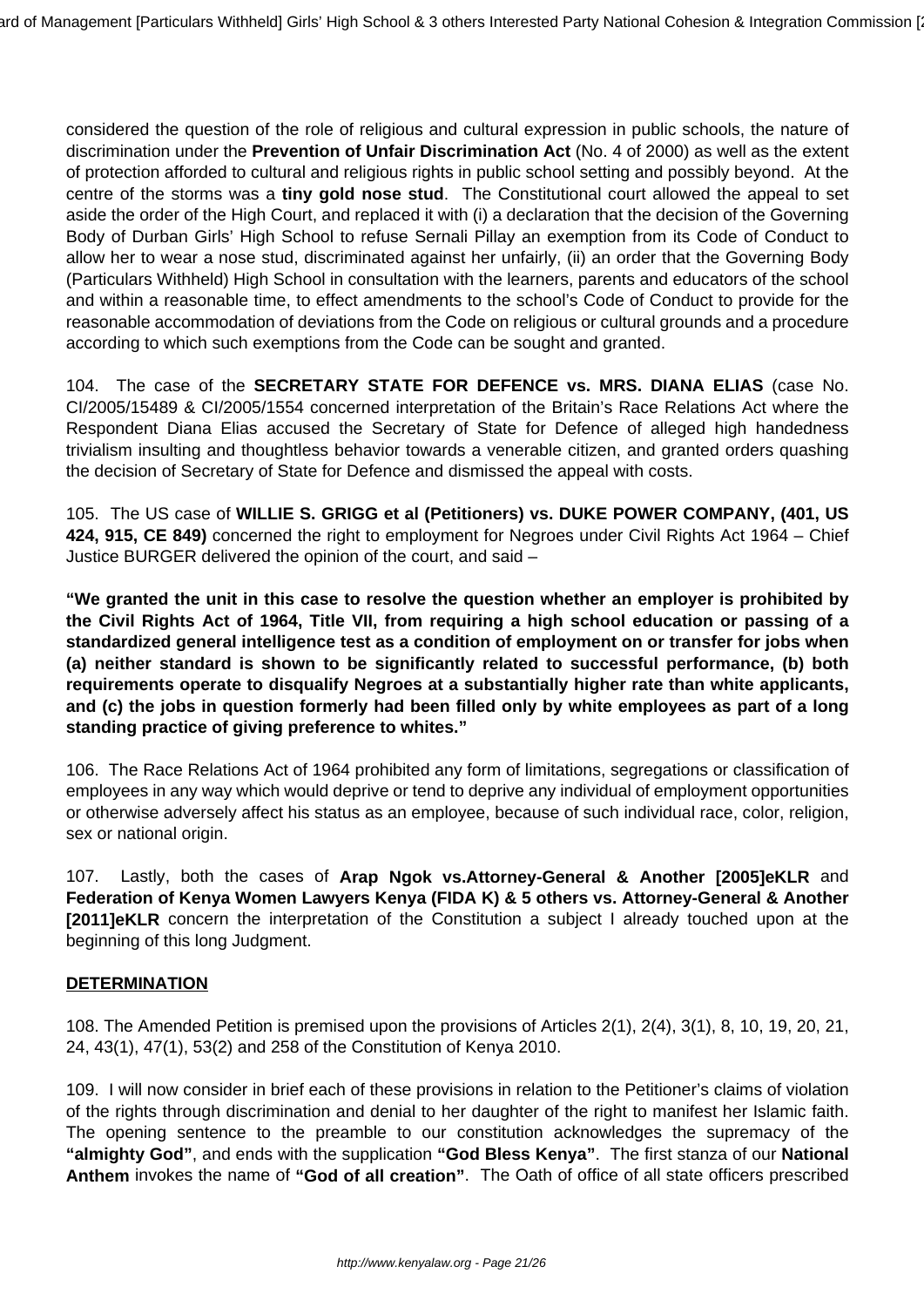under Articles 74, 141(30, 148(5) and 152(4) (in respect respectively of the President, Deputy President, Cabinet Secretary) and with the words, **"So Help me God"**. The same procedure applies to oaths by members of Parliament (MPs and Senators), Judges and holders of independent offices. So the Republic of Kenya is a state rooted in the belief of God or Supreme Being – whatever individuals perceive HIM to be.

110. Article 2(1) declares that the Constitution is the supreme law of the Republic and binds all persons and all state organs at both levels of government. Article 2(4) provides that any law, including customary law that is inconsistent with the Constitution is void to the extent of the inconsistency, and any act or omission in contravention of the Constitution is invalid. And Article 3(1) declares that every person has an obligation to respect, uphold and defend the Constitution.

111. I see no controversy in those Articles. Article 8 is relevant to the determination of the Petition. It declares that **"there shall be no state religion"**. This Article as already stated has to be read along with Article 32 (Freedom of conscience, religion, belief and opinion) and Article 32(4) says -

**"a person shall not be compelled to act, or engage in any act, that is contrary to the person's belief or religion."**

112. In **Bahir Singh Multani and Bahir Singh Multani vs. Commission Scolaire Marginerite Bourgeous and Attorney-General of Quebec** (supra), the Supreme Court of Canada **inter alia** said –

**"This court has on numerous occasions stressed the importance of freedom of religion. For the purpose of this case, it is sufficient to reproduce the following statement from Big M Drug Mart, at page 336 – 337 and 351 –**

**"The essence of freedom of religion is the right to entertain such religious beliefs as a person chooses, the right to declare religious beliefs openly and without fear of hindrance or reprisal, and the right to manifest religious belief by worship and practice or by teaching and dissemination. But the concept means more than that.**

**…Freedom means that, subject to such limitations as are necessary to protect public safety, order, health, or morals or the fundamental rights and freedoms of others, no one is to be forced to act in a way contrary to his beliefs or his conscience.**

**…The freedom of religion consists of the freedom to undertake practices and harbor beliefs, having a nexus with religion, in which an individual demonstrates he or she sincerely believes or sincerely undertaking in order to connect with the divine or as an affirmation of his or her spiritual faith, irrespective of whether a particular practice or belief is required by official religious dogma or is in conformity with the position of religious officials."**

113. Drawing from the same font, the same court in **Syndicate North Crest vs. Anselem [2004] 2SCR 551, 2004 SCC.47** said that in order to establish that his or her freedom of religion has been infringed, the claimant must demonstrate –

1. he or she sincerely believes in a practice or belief he has a nexus with religion, and

2. that the impugned conduct of a third party interferes, in a manner that is non-trivial or not insubstantial, with his or her ability to act in accordance with that practice or belief.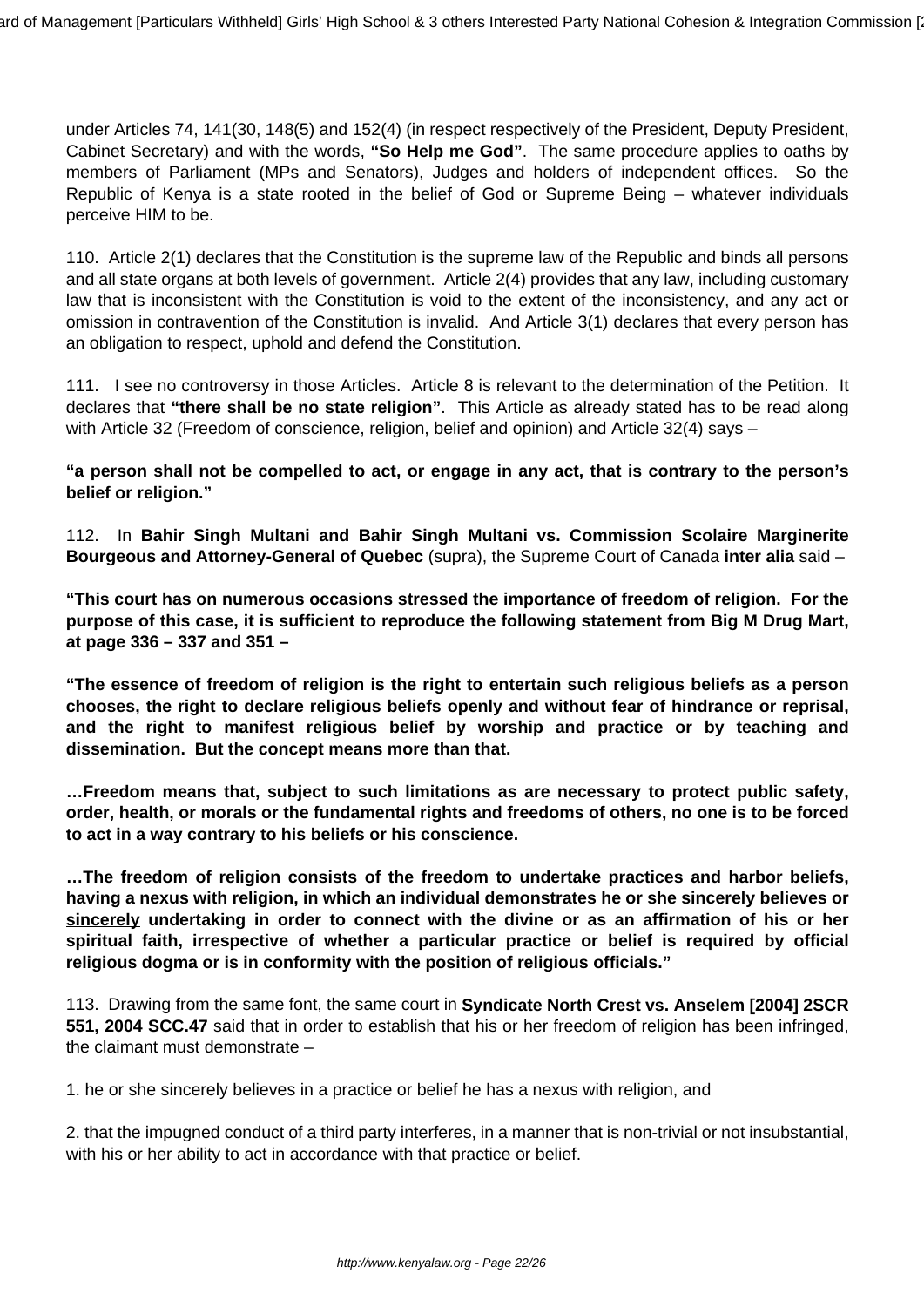114. The religious belief must be asserted in good faith and must not be fictitious, capricious or an artifice. In assessing the sincerity of the belief, a court must take into account inter alia the credibility of the testimony of the person asserting the partisan belief and the consistency of the belief with his or her other religious practices.

115. In the case at hand, the Petitioner's daughter, a student among the 38 students suspended for disobeying school rules, turned around, and pleads that her daughter's right to profess her mother's Islamic faith is being violated by being **"forced"** to attend the "Catholic Mass" which she pleads is not a public prayer but a **"ritual"**. The facts from the Replying Affidavit on behalf of the First Respondent do not support this claim. On the contrary, the Petitioner's daughter and others who profess the Islamic faith are afforded a separate room from which they may exercise and profess and worship according to their faith. In addition students professing the Islamic faith are afforded special assistance and a school coach to travel to Voi Town to celebrate the end of the fasting period of Ramadhan. I seems to me that a claim of religious discrimination is a subterfuge for promoting an agenda alien to the morals and traditions of the school sponsor which is protected by Section 11 of the Basic Education Act, 2013.

116. Articles 22 and 23 are procedural provisions of **locus standi** relating to the enforcement of fundamental rights and freedoms, by every person who claims that a right or fundamental freedom in the Bill of Rights has been denied, violated or infringed or is threatened. The Article also grants to the Chief Justice power to make rules providing for initiation of court proceedings. And Article 23 grants the High Court special jurisdiction in accordance with Article 165, to hear and determine applications for redress of a denial, violation or infringement of, or threat to a right or fundamental freedom in the Bill of Rights.

117. Article 10 (national values and principles of governance) and Article 19 (which declares that the Bill of Rights is an integral part of Kenya's democratic state, and is a framework for social, economic and cultural policies, the national values and principles of governance which include patriotism, national unity, sharing and devolution of power, the rule of law, democracy and participation of the people). The School Rules and Regulations, attached to the Replying Affidavit of **Hassan Mohamed**, the Secretary to **National Cohesion and Integration Commission** deal with standard minimum conditions for the management of any public school. It comprises of the role of the sponsor, while the Rules declare that the school is under the patronage of the Catholic Archdiocese of Mombasa, and the ethos of the Catholic tradition, it declares –

**'While all other religious traditions are equally cherished, we do not tolerate any religious practices which cause a breach of the school rules, indiscipline or the practice of which cause fear in others. We do not allow our school as a centre for proselytization nor the platform for the denunciation of religion of others, by any group however well-meaning they may be.**

**High level of discipline, e.g. silence, should be maintained throughout the Mass celebration.**

### **On religion**

**All students have opportunity to participate (practice") their faith, Christian students meet for prayers daily. On Sunday, all Christians attend Mass in the Mission Church and Muslims attend prayers separately in one classroom. All Christian students attend Tuesday and Thursday Mass in the Mission Church. As a Catholic sponsored school ALL FEAST DAYS are mandatory.**

**Any religious person who wants to meet other faithfuls must seek permission from the Parish Priest."**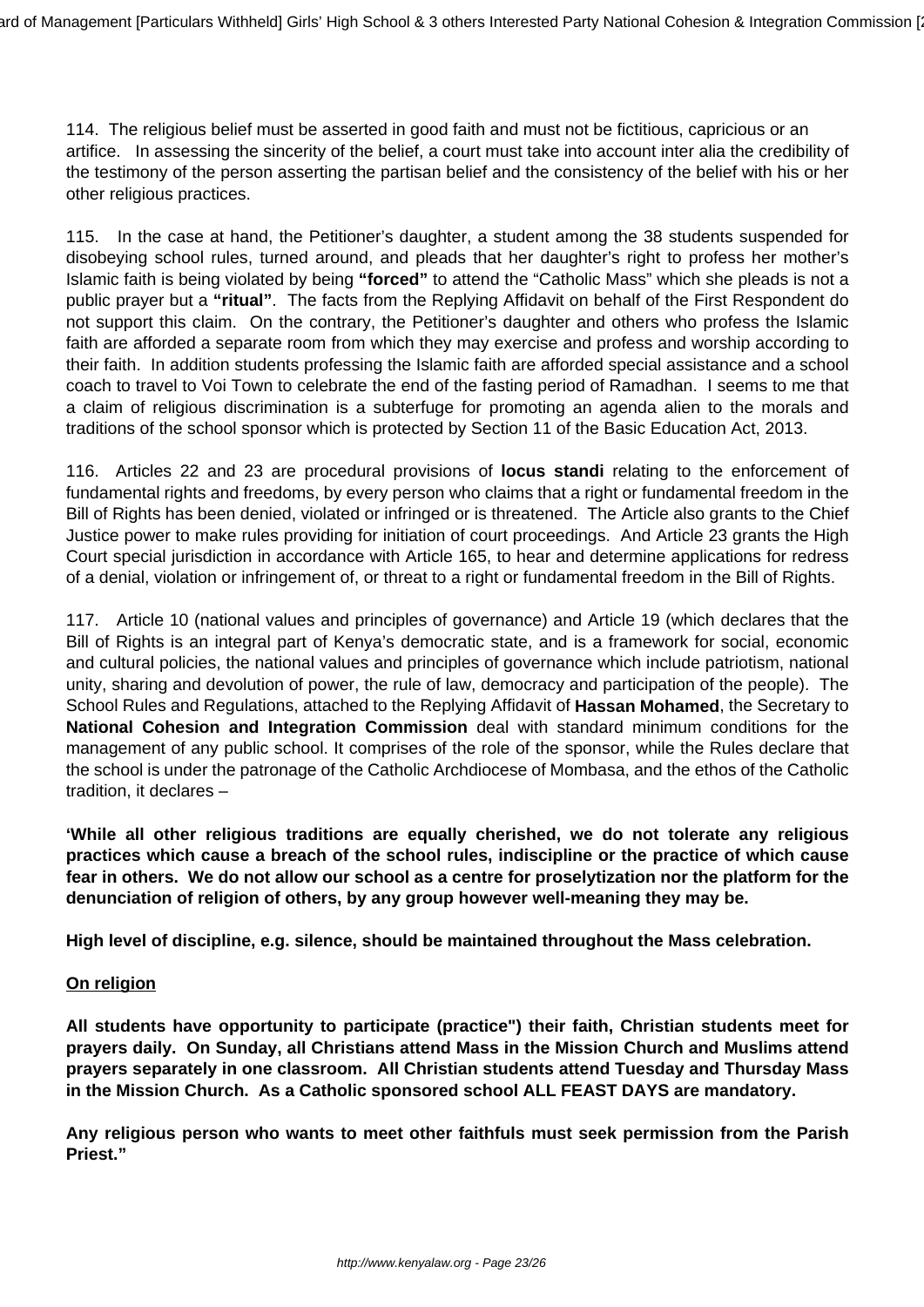118. The other sections of the School Rules and Regulations deal with the mundane requirements of students and school management, uniform, make-up and jewellery, conduct of students in class rooms, dormitory, routine, wake-up time, morning preps, prohibited materials/equipment/substances, (including music apparatus, special rooms which are accessible under supervision of a teacher – science laboratories – compute laboratory, E-learning room, cookery and needle-room rooms, learning and reporting back to school). Telephone calls, payment of school fees, visitors, cleaning students canteen, Tea-shop allowed foods stuff in school and out of bounds quarters and consequences or sanction for breach of these rules.

119. The Secretary to the National Cohesion and Integration Commission strangely described these Rules and Regulations as being based on **archaic laws and practices which had no place in a modern Constitution**. I say **"strangely"** because the Rules and Regulations of Bura Girls' High School conform with national values and principles of governance under Article 10 of the Constitution, and the Basic Education Act 2013.

120. The Petitioner also complained about discrimination contrary to Article 27 of the Constitution. This Article provides that every person is equal before the law and has the right to equal protection and equal benefit of the law. The Petitioner alleged that their right cannot be abridged or limited except as provided under Article 24, on the grounds –

1. the limitation is reasonable and justified in an open and democratic society based on human dignity, equality and freedom;

2. in the application of Muslim law before the Kadhis Courts to persons who profess the Muslim religion in matters relating to personal status, marriage, divorce and inheritance.

121. I have already observed that there was and there is no discrimination in the Rules and Regulations of Bura Girls' High School.

122. Reliance was also placed upon the provisions of Article 56 regarding the minorities and marginalized groups. Article 56 provides that the state shall put in place affirmative action programmes designed to ensure that minorities and marginalized groups, including provision of special opportunities in educational and economic fields. The fact that the Petitioner's child was admitted to a National School, sponsored by a Christian denomination, or in this case, the Catholic Church is testimony to the state's affirmative action to ensure that the Muslim children have access to the best available education opportunities in the country. A claim to the contrary is not supported by any facts.

#### **DISPOSITION**

123. Having explored the relevant provisions of the Constitution of Kenya 2010, and having examined decision from comparative jurisdictions including the UK, USA, Canada and South Africa, the picture revealed is that there is no uniform opinion on how to treat cases of alleged discrimination on religious and cultural grounds. The cases concerning individuals (a pupil Shalima Begum with the **"hijab"** in the UK), Pillay (in South Africa and the golden nose stud), discrimination in the work place (R vs. Big M. Mart Limited in Canada), Diana Elias (in the UK – discrimination on the grounds of race), Willie S. Griggs (in the US on discrimination in job hiring), the right not to attend meetings on Saturday by Seventh Day Adventist – (**Gekara v. AG et al**). All these cases involve individuals whether pupils, mothers, or retirees, and occur at a particular time, and a particular place. Each of them was resolved on their particular facts and circumstances. In cases of dress the courts did not find it fit to rule whether an Islamic dress or any feature of Islamic dress should or should not be permitted in the schools concerned. The courts found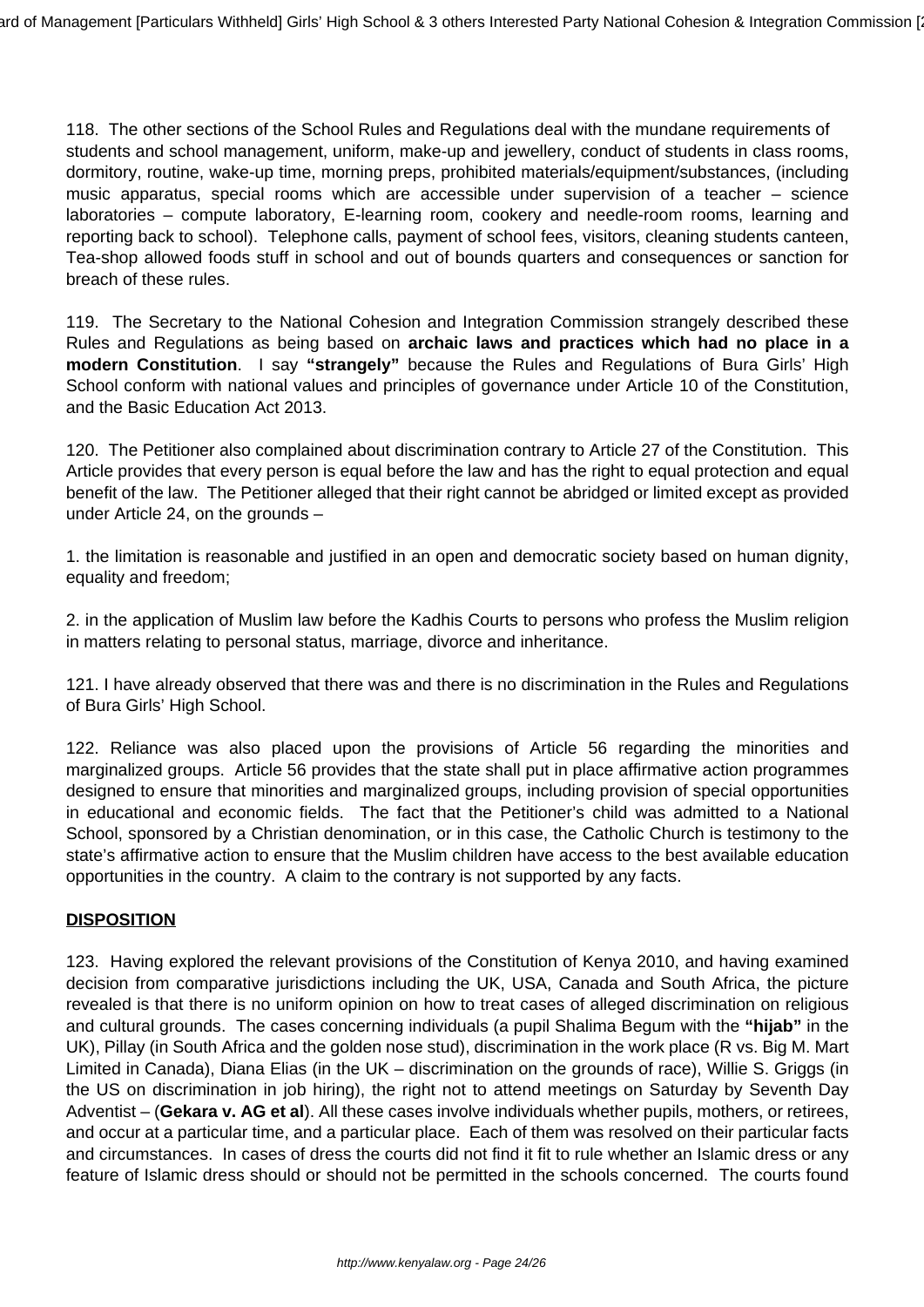that those would be inappropriate questions for the court to answer. I humbly agree with that approach.

124. In most schools in Kenya, the School Principals or Head Teachers and their respective Boards of Management believe that school uniform play an integral part in securing high and improving school standards, securing the needs of diverse communities, promote a positive sense of communal identity and avoid manifest disparities of wealth and style.

125. I agree entirely with the above approach, in particular in a county such as ours with diverse cultures, and great disparities of wealth, a standardized approach in schools with such mundane things as school uniforms would maintain a common identity among all students irrespective of the origin of a particular student or his or her religious affiliation or faith.

126. On the right to manifest one's faith or religion in a school Section 27 of the Basic Education Act 2013 prescribes the role of the sponsor and specifically Section 27(d) provides for one of the roles –

### "**maintenance of spiritual development safeguarding the denomination of religious adherence of others."**

127. In majestic and poetic speech in **GITHUNGURI vs. REPUBLIC [1986]1KLR 1**, Madan CJ said –

**"We speak in the knowledge that rights cannot be absolute. They must be balanced against other rights and freedoms and the general welfare of the community. We believe we are speaking correctly and not for the sake of being self-laudatory when we say the Republic of Kenya is praised and admired by other people and other systems for the independent manner in which justice is dispensed by the courts of this country. We also speak knowing that it is our duty to ask ourselves what is the use of having a constitution if it is not honoured and respected by the people. The people will lose faith in the constitution, if it fails to give effective protection to the fundamental rights. The people know and believe that to destroy the rule of law you destroy justice and they are also destroying the society."**

128. In this Petition, the Petitioner has not established any ground for the reliefs she seeks. It is sad to say, but is necessary to say so, that this is one of those Petitions that serve no useful purpose, and that it was supported by the National Cohesion and Integration Commission is a little strange. The only purpose it serves is to raise questions as to whether it had any ulterior motives. I however find no such ulterior motive, but it had no merit at all.

129. In the circumstances, it is dismissed with a direction that in light of its nature, being a public interest litigation, each party shall bear its own costs.

129. It is so ordered.

## **Dated, Signed and Delivered at Mombasa this 29th day of November, 2016.**

#### **M. J. ANYARA EMUKULE, MBS**

#### **JUDGE**

In the presence of: